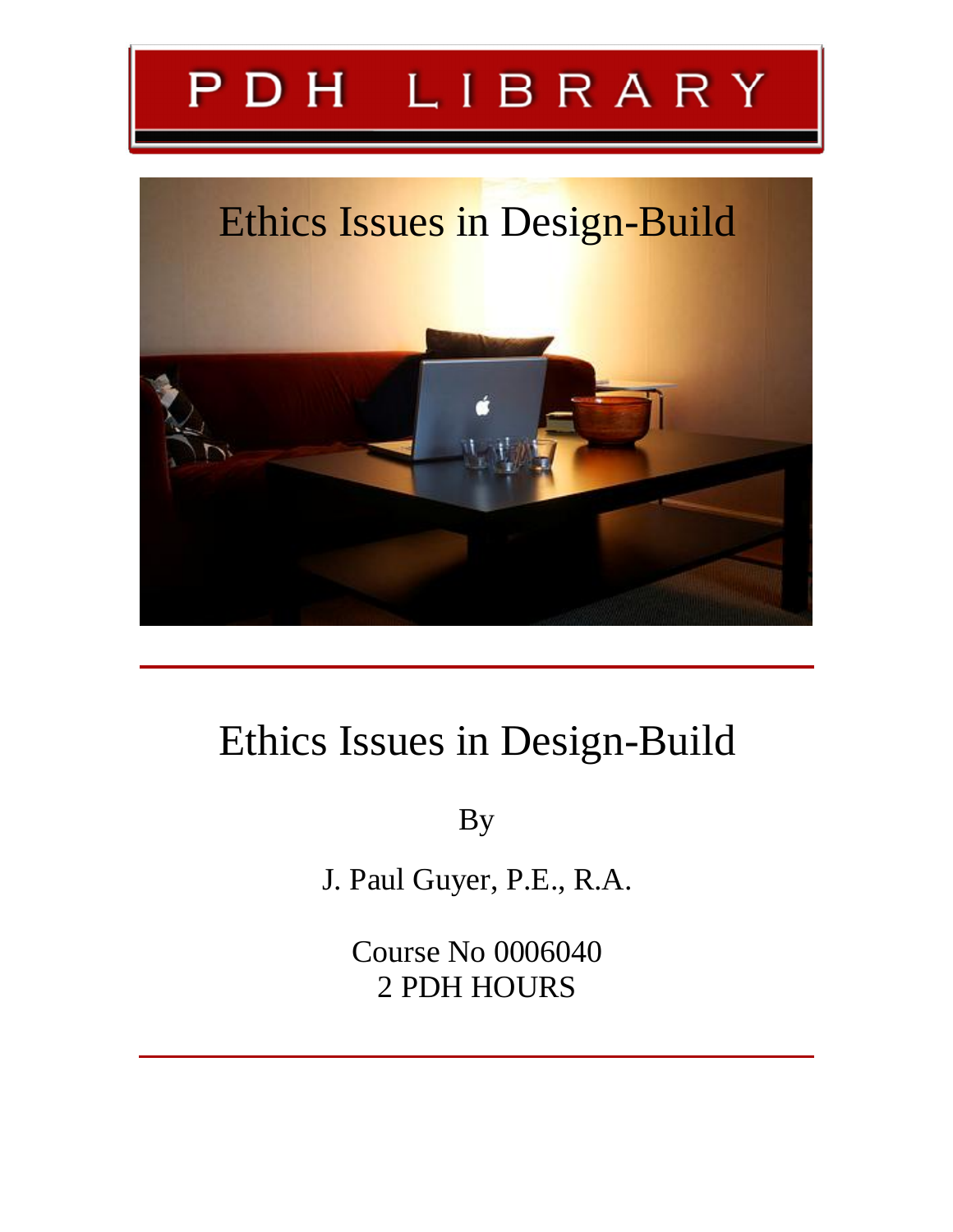

**G u ye r P ar t n e r s 4 4 2 4 0 C l u b h o u s e D r i v e E l M a c e ro , C A 9 5 6 1 8 ( 5 3 0 ) 7 7 5 8 - 6 6 3 7 j p g u y e r [@](mailto:jpguyer@pacbell.net) p a c b e l l . n e t**

# J. Paul Guyer, P.E., R.A.

Paul Guyer is a registered mechanical engineer, civil engineer, fire protection engineer and architect with over 35 years experience in the design of buildings and related infrastructure. For an additional 9 years he was a principal advisor to the California Legislature on infrastructure and capital outlay issues, including design-build. He is a graduate of Stanford University and has held numerous national, state and local offices with the American Society of Civil Engineers and National Society of Professional Engineers.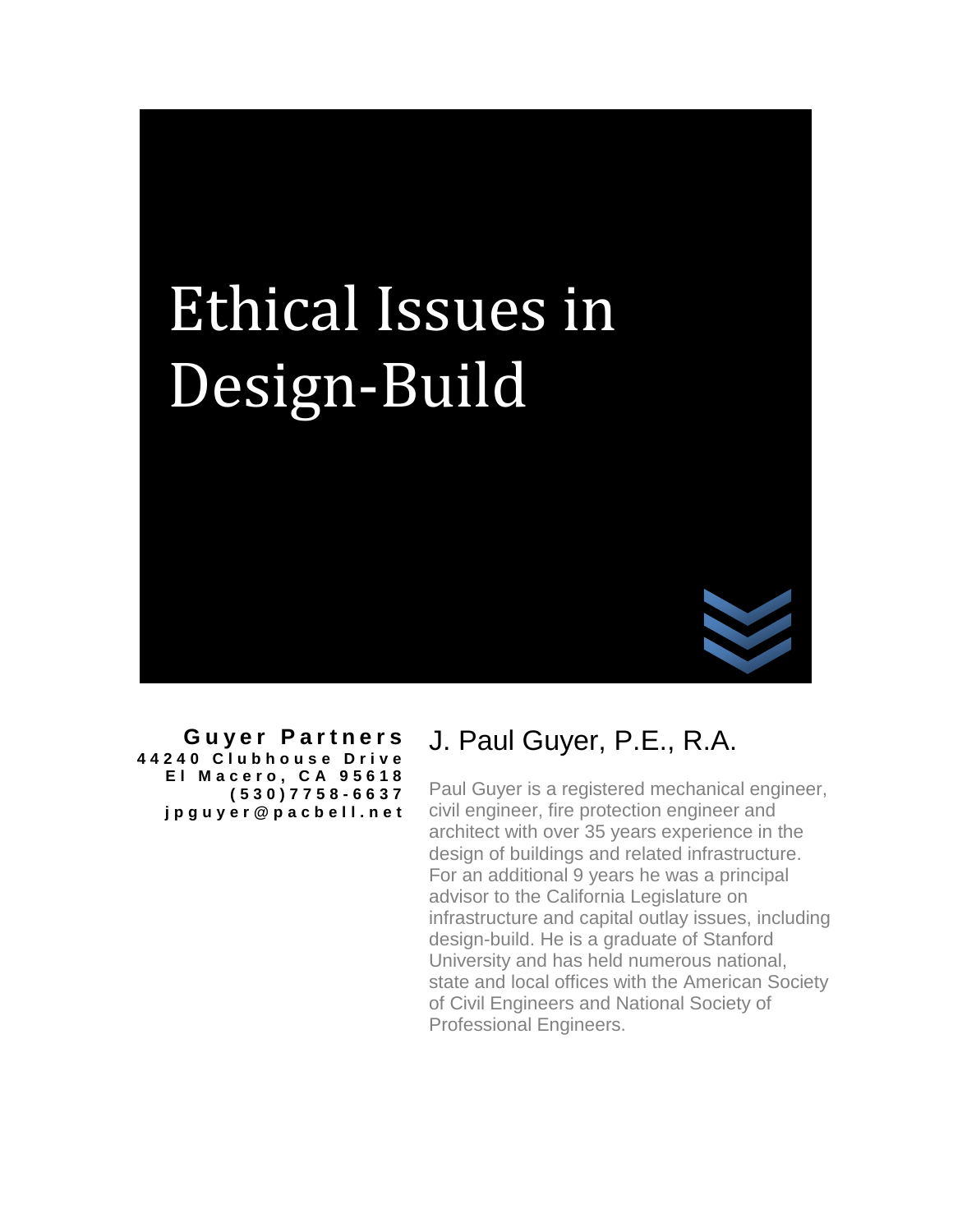### **CONTENTS**

- **1. INTRODUCTION**
- **2. WHAT IS DESIGN-BUILD?**
- **3. CONSTRUCTION DELIVERY AND CONSTRUCTION PROCUREMENT PROCESSES**
- **4. SUBJECTIVE AND OBJECTIVE CRITERIA FOR CONSTRUCTION PROCUREMENT**
- **5. ETHICAL ISSUES**
- **6. RESOLVING THE ETHICAL ISSUES**
- **7. THE ROAD FORWARD**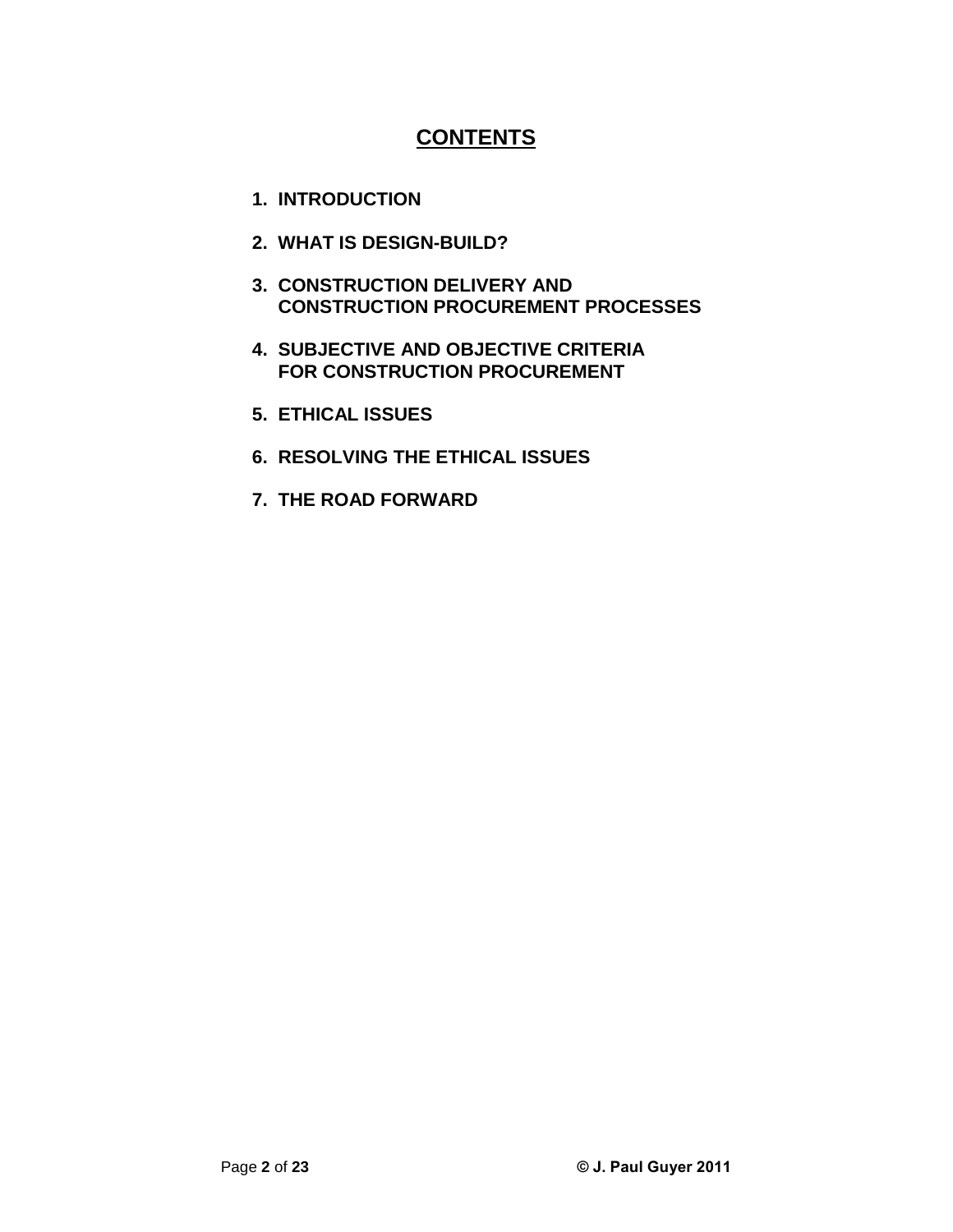### **1. INTRODUCTION**

"Design-Build" is a process for undertaking construction projects that has become increasingly popular. Although used to a substantive degree by private owners for many decades, it was rarely used by public agency owners because competitive bidding laws required separation of the design and construction contracts. Designers (professional engineers and architects) were retained under contract (or employed in-house) by public agencies to prepare definitive drawings and specifications, which were the basis for competitive bidding by construction contractors.

It would be naïve to suggest that construction contractors ever enjoyed obtaining their work by competitive bidding. Indeed, the opposite is the case. And by astute interaction with public policy makers, the construction industry has done an excellent job of changing the laws and regulations in a vast swath of public agencies in the United States. And along with this, construction contractors have convinced more private owners that they are a convenient one-stop source of complete design and construction services. Indeed, few construction contractors to the complete design and construction services. Indeed, few construction of<br>today do not have "design-build" painted on the side of their truck.

This situation raises ethical issues for professional engineers (and architects). It also raises ethical issues for public agency managers (many of whom may be professional engineers). And it raises business issues for private owners that they would be wise to consider. This is what we will talk about today.

### **2. WHAT IS DESIGN-BUILD? <sup>1</sup>**

Page **<sup>3</sup>** of **<sup>23</sup> © J. Paul Guyer <sup>2011</sup>** been. In design-build one entity contracts with the owner to provide complete"Design-Build", as we all by now know, is a process whereby an owner contracts with a single entity to both design and construct a project. Nominally this entity could have complete design and construct a project. Nominally this entity<br>could have complete design and construction staff "in-house" (and there are a small number of very large companies that have developed these capabilities in house), however in practice projects are still undertaken as they always have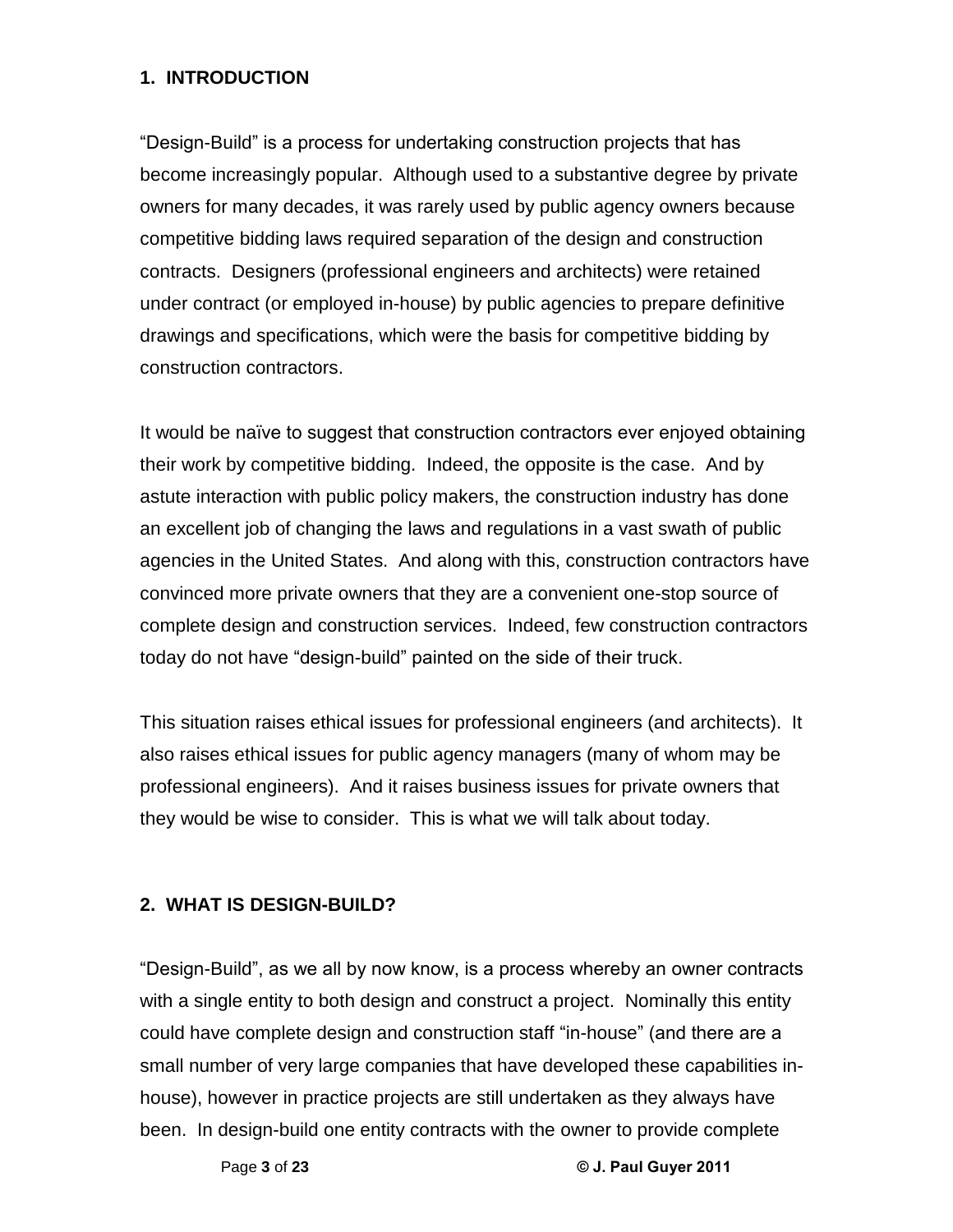design and construction services, and that entity then sub-contracts the majority if not all of the actual work to a variety of sub-contractors. Since the design-build process has become prevalent, the entity contracting with the owner is almost always a construction entity, that is, a "general contractor." No doubt this pattern will continue in the future because (a) general contractors have demonstrated over many decades that they are better marketers than professional engineers, and (b) state laws provide generally that only a licensed construction contractor can enter into a contract with an owner to provide construction services.

So the situation on the design-build ground is that professional engineers (going So the situation on the design-build ground is that professional engineers (going<br>forward, the term "architects" will be assumed included within the term ìforward, the term "architects" will be assumed included within the term<br>"engineers") are contracted-to/employed-by construction contractors. This is in contrast to the traditional design-bid-build process where the engineer has been contracted-to/employed-by a public/private owner.

Before going further, letís frame the discussion. First, letís understand the Before going further, let's frame the discussion. First, let's understand the<br>difference between a "construction <u>*delivery*</u> process" and a "construction proce geing remains, for externe the enecesseming most, for exhibition and<br>difference between a "construction *delivery* process" and a "construction<br>procurement process." And then let's understand how contracts, including difference between a construction <u>defivery</u> process and a construction<br>procurement process." And then let's understand how contracts, including<br>design-build contracts, can be awarded using <u>"objective"</u> criteria or using *ì*design-build contracts, can be awarded using <u>"o*bjective"*</u> criteria or using<br>"s*ubjective"* criteria.

# **3. CONSTRUCTION DELIVERY AND CONSTRUCTION PROCUREMENT PROCESSES**

**3.1 CONSTRUCTION DELIVERY PROCESS.** A construction delivery process defines:

- **Contractual relationships between participants in the project**
- **Authorities, processes and reporting relationships**

For example, in the traditional design-bid-build process (which is actually a combined construction delivery and procurement process), the designer (professional engineer) is under contract to or employed by the owner. The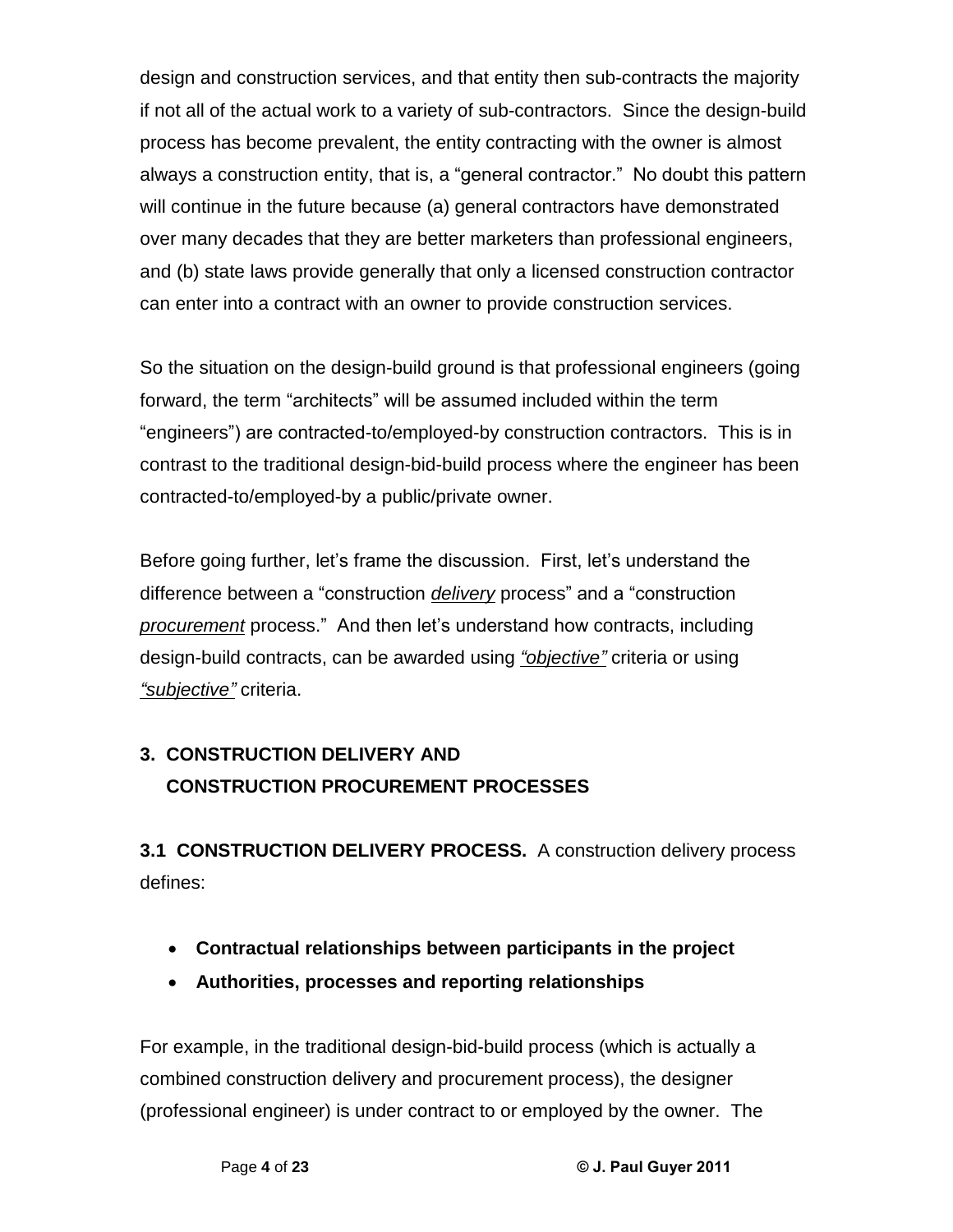engineer is paid by the owner, takes (non-technical) direction from the owner, reports to the owner, and is responsible for acting in the best interests of the owner. On the other hand, say, a plumbing sub-contractor, is under contract to the general contractor, is paid by the general contractor, takes direction from the general contractor, reports to the general contractor, and is generally bound to comply with the direction of the general contractor.



### **DESIGN-BID-BUILD CONSTRUCTION DELIVERY PROCESS FIGURE 1**

In the design-build process, the engineer's position is different. The engineer is under contract to or employed by, is paid by, reports to, and takes non-technical direction from the general contractor. The engineer is in the same position as any other sub-contractor working for the general contractor on the project.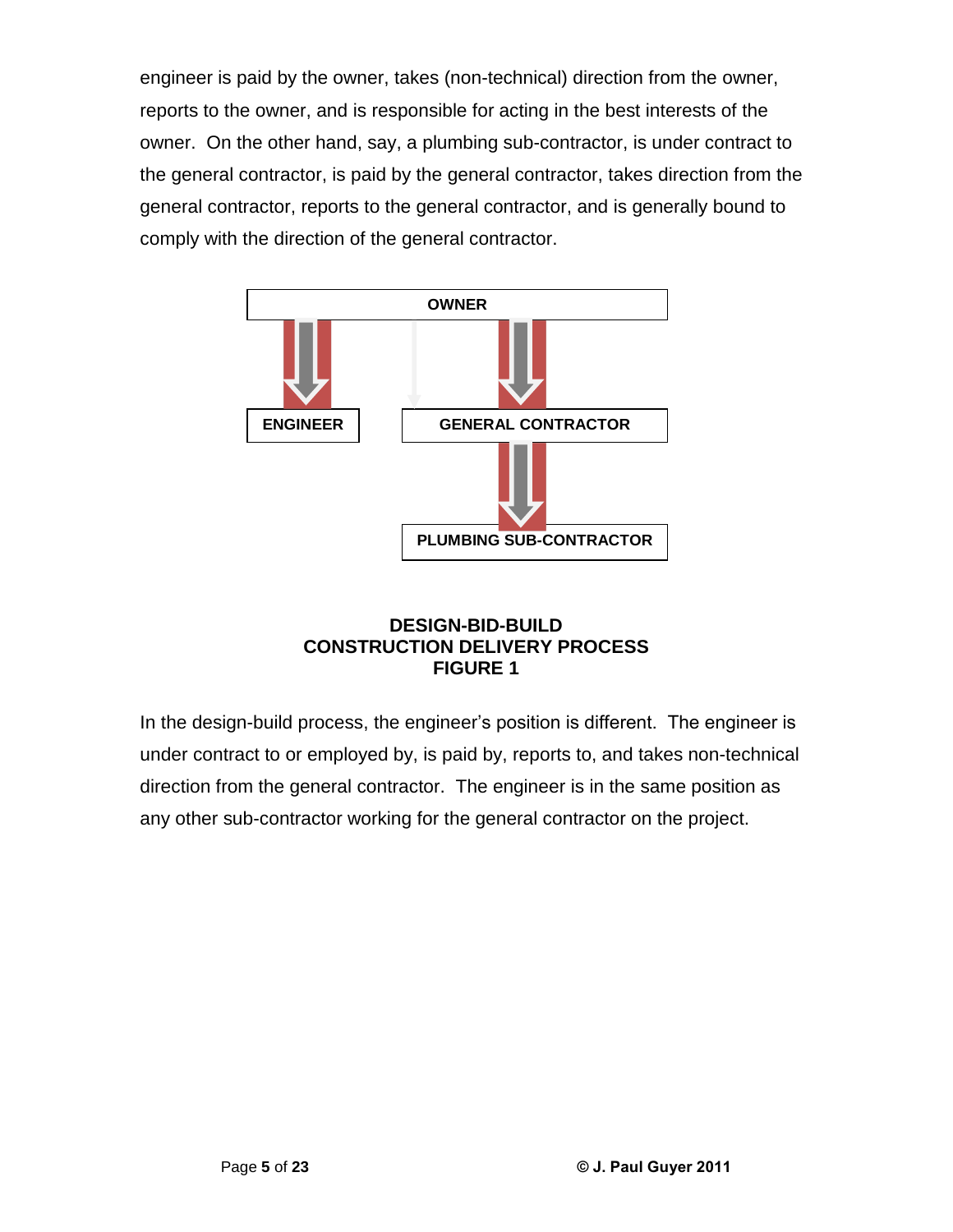![](_page_6_Figure_0.jpeg)

### **DESIGN-BUILD CONSTRUCTION DELIVERY PROCESS FIGURE 2**

## **3.2 CONSTRUCTION PROCUREMENT PROCESS.** A construction procurement process defines:

- **Criteria for award of contract**
- **Process for award of contract**

There are two types of criteria for awarding contracts, including design-build contracts; subjective and objective. This is true of contracts awarded by private owners as well as public agencies. Depending on the criteria to be used for awarding a contract, different processes may be used.

### **4. SUBJECTIVE AND OBJECTIVE CRITERIA FOR CONSTRUCTION PROCUREMENT**

Page **<sup>6</sup>** of **<sup>23</sup> © J. Paul Guyer <sup>2011</sup>** There is nothing that prevents the use of the design-build construction delivery process with an *objective* construction *procurement* process. Almost every implementation, however, of design-build has been done by altering traditional competitive bidding laws, regulations, policies and practices to permit contract award to be based on subjective criteria.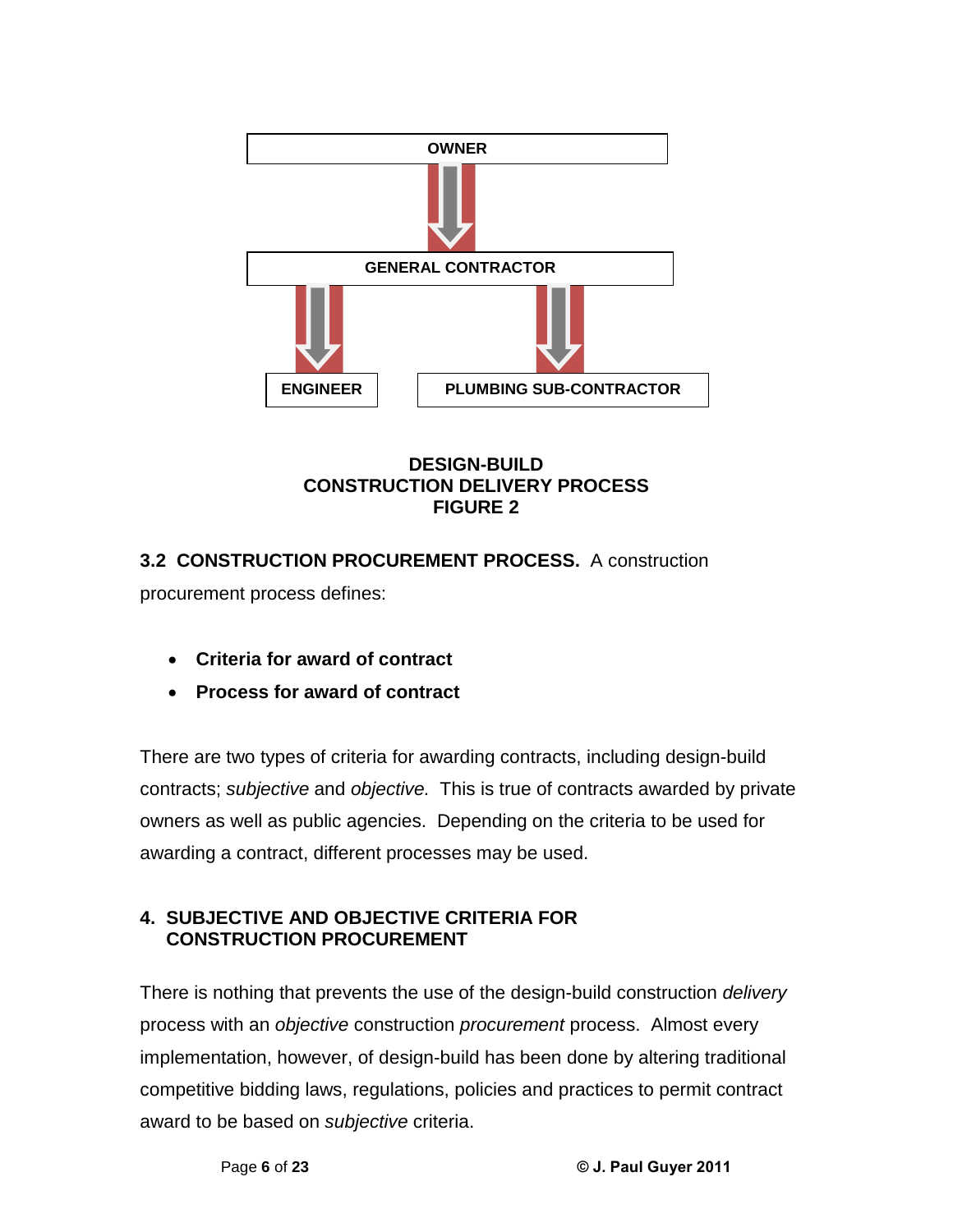**4.1 SUBJECTIVE CRITERIA**. Subjective criteria for award of public and private contracts are criteria with which the awarding entity (such as a contract award panel in a public agency) or person (such as a public agency or private company manager) inherently has discretion in deciding to whom to award a contract. When exercising that discretion the awarding entity or manager can use what may be called overt criteria, such as:

- **Qualifications**
- **Experience**
- **Best value**

The words used vary, but the nature of criteria that may be enunciated fall into one of these categories. These are the criteria that are typically declared by the owner will be used in making award decisions. The concepts underlying the criteria are laudable: award the contract to the most qualified competitor; award the contract to the most experienced contractor; award the contract to the competitor who will deliver *best value* to the awarding agency or company. But in making judgments about which competitor is best qualified, most experienced or will deliver the *best value*, subjective judgments must be made. When subjective judgments are permitted in the award process there is the opportunity for inappropriate *covert* criteria to be used, such as:

- **Political patronage**
- **Exchange of favors (candidly, bribes)**
- **Personal relationships.**

Page **<sup>7</sup>** of **<sup>23</sup> © J. Paul Guyer <sup>2011</sup>** In the case of a private owner or closely held private company there is no reason why use of overt criteria for awarding a contract is inappropriate because the owner is spending his own money. But in the case of larger companies with stockholders, and certainly in the case of public agencies, the awarding managers are "playing with other people's money" and awarding contracts based on covert subjective criteria is inappropriate.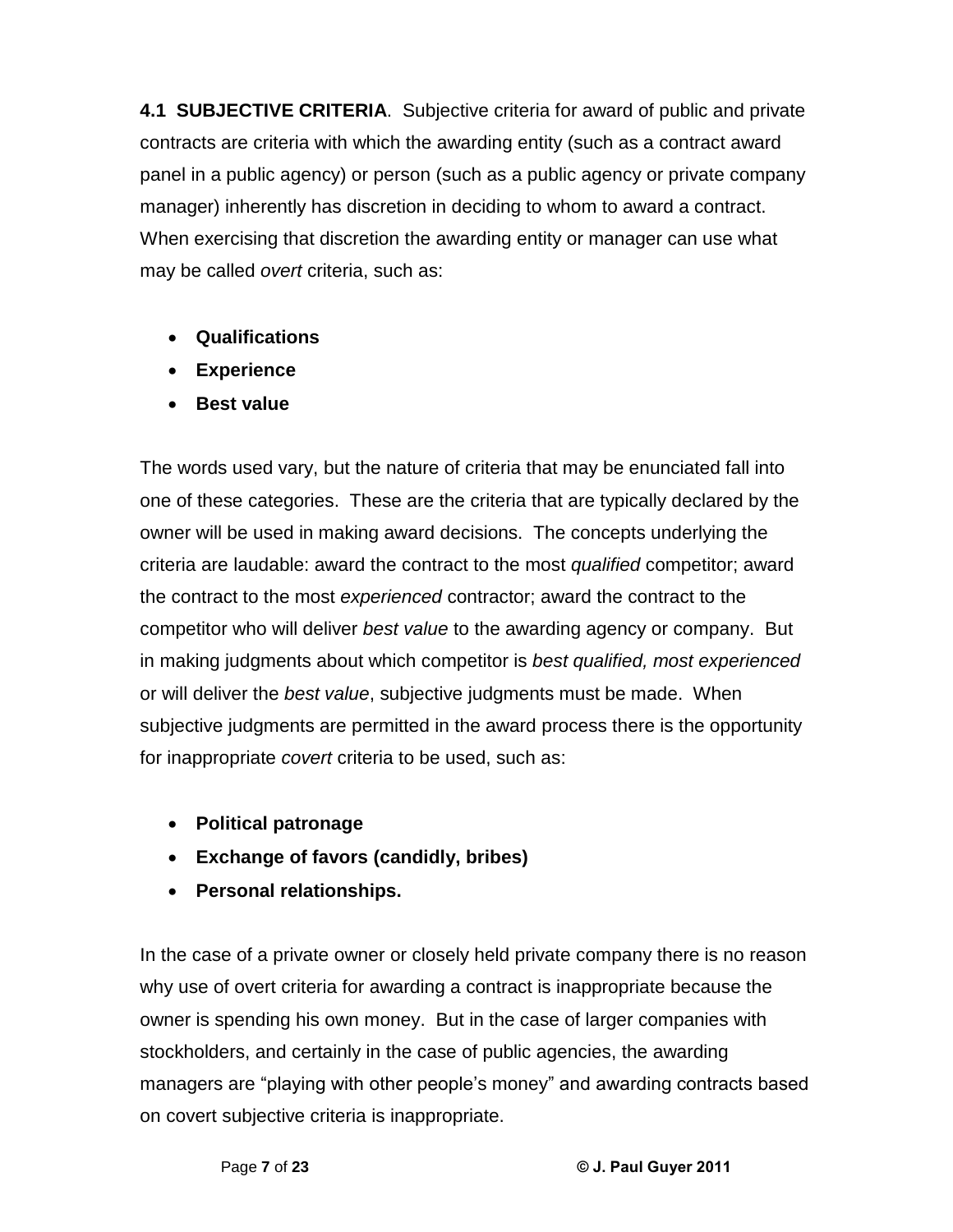**4.2 OBJECTIVE CRITERIA.** An objective criterion is one which does not permit the awarding managers to make subjective judgments that will influence the award process. There is only one practical objective criterion:

### **Lowest cost.**

Only with competitive bidding based on lowest cost is the ability of awarding managers to subjectively manipulate the process to deliver the contract to a favored competitor eliminated.

**Example 19 or the State of California design-build contract how simple it is<br>Page 8 of 23 <b>California design-build contract how simple it i 4.3 OBSERVATIONS.** These are some observations based on experience. **4.3 OBSERVATIONS.** These are some observations based on experience.<br>4**.3.1 Best Value.** Although award based on "best value" purports to be objectively based on cost, the reality is that many subjective judgments are incent were called in alleged at a secon on soon called parpolle to so<br>objectively based on cost, the reality is that many subjective judgments are<br>inherent in arriving at a number that represents "best value." For example subjective assumptions must be made about the useful life and maintenance cost for building components such as roofing and exterior cladding systems. And subjective judgments must be made about such intangibles as aesthetics, occupant comfort, and building efficiency. And the relative value of different criteria requires subjective judgments. For example Figure 3 shows an actual award summary for a major design-build contract awarded by the State of California on the basis of best value. These criteria can only be applied by awarding managers making subjective judgments. The weighting of criteria is substitution in the state of the control timest since the computer supplies by<br>awarding managers making subjective judgments. The weighting of criteria is<br>subjective. Why is "Building Performance Plan" worth 45 points, ins and any mand-good manning out, one gragonomer with the grand-good contenting<br>subjective. Why is "Building Performance Plan" worth 45 points, instead of 46 or<br>44 or 50? Why is "Community Outreach" worth 15 points, and not 1 **4.3.2 Point Systems.** Commonly managers who wish to exercise subjective 44 or 50? Why is "Community Outreach" worth 15 points, and not 13 or 21?<br>**4.3.2 Point Systems.** Commonly managers who wish to exercise subjective<br>judgment in awarding contracts will use a "point system" to give the appeara of objectivity in the award process. Such point systems are not objective because subjective judgments must be made in determining how many points to award each competitor on specific subjective criterion. For example, judgments that one competitor's building aesthetics are worth "10 points" and another's are word is such samp since the poems sample since consumers is sharing to gragorities<br>that one competitor's building aesthetics are worth "10 points" and another's are<br>worth "8 points", or that one competitor's management tea and and another and anomy arrangement of the therm in prince and another and<br>worth "8 points", or that one competitor's management team is worth "15" points"<br>and another's is worth "18 points", are inherently subjective. F illustrate using an actual State of California design-build contract how simple it is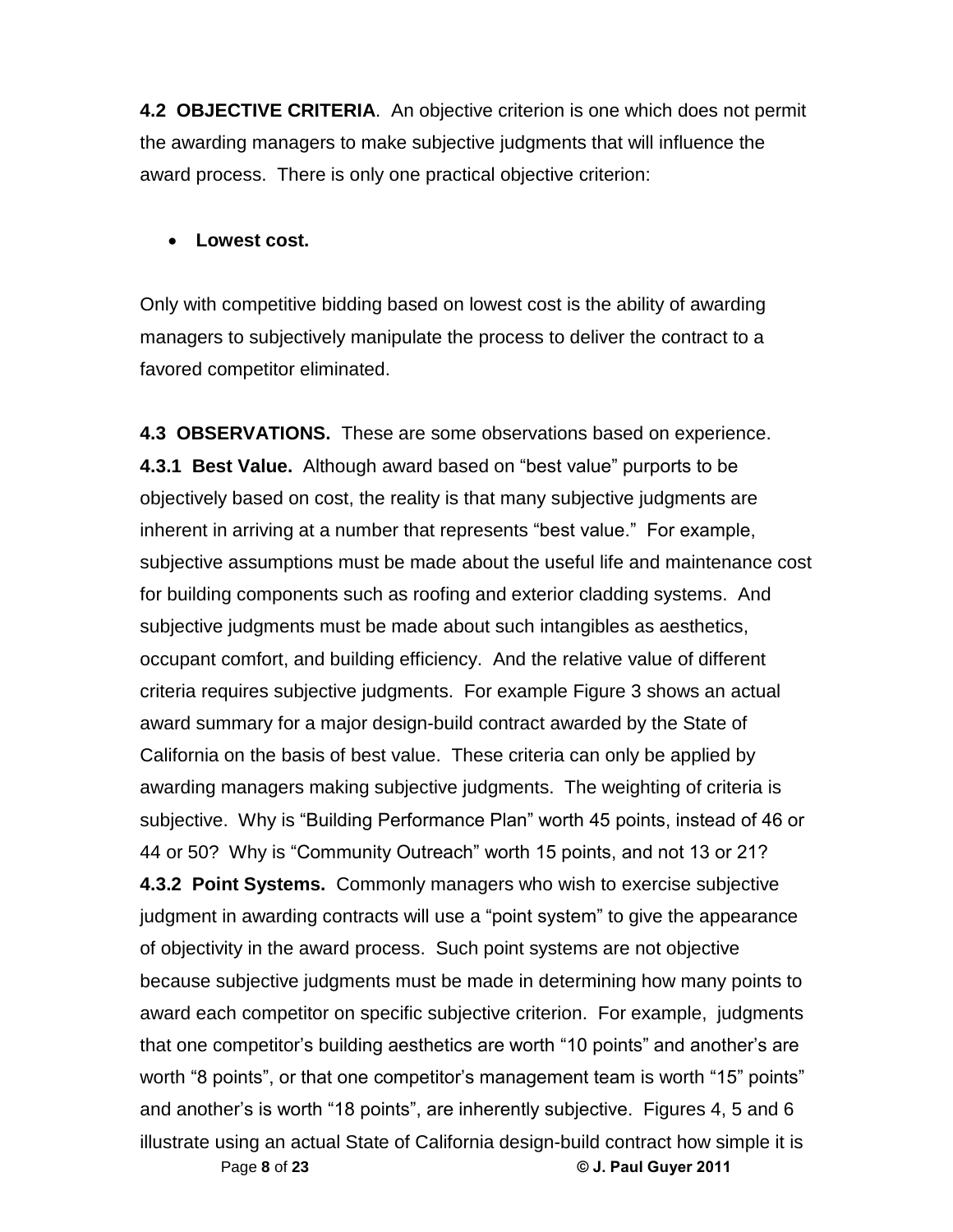to manipulate a subjective point system to award a contract to a favored competitor. Figure 4 shows the subjective criteria used and the points awarded to many and a sangle are plant system to antihative and the antitive.<br>competitor. Figure 4 shows the subjective criteria used and the points awarded<br>to competitors. Why is a "Small and Disabled Veterans Utilization Plan" w to competitors. Why is a "Small and Disabled Veterans Utilization Plan" worth<br>400 points and a "Life Cycle Cost Analysis Plan" only worth 250? Why was Componsive African and Standard Plance Company African Institutes<br>400 points and a "Life Cycle Cost Analysis Plan" only worth 250? Why was<br>Company A's "Design Impact Plan" worth 107 points....rather than 106 or 108 or 919 Point Circi of Site of Commangers from 2007 trend Site 1000 points<br>Company A's "Design Impact Plan" worth 107 points....rather than 106 or 108 or<br>91? Why was Company B's "Design Impact Plan" worth 100 points, instead o 101 or 99 or 108 or 125? As Figure 5 shows a modest shifting of points would result in Company B, not Company A, getting the contract. By merely shifting 4% of the possible points from Company A to Company B, there is this entirely different result. Or as Figure 6 shows, if 10 percent of the maximum possible points were shifted from Company A and 1 percent from Company B to Company C, Company C would have been awarded the contract. The order of the competitors would have been completely reversed; from A-B-C, to C-B-A.

**4.3.3 The Best of Intentions.** All awarding managers avow the best intentions when permitted to exercise subjective judgment in a procurement process. No doubt many sincerely try to remain true to those intentions. There are always those, however, who place self interest above that of their agency or company, and history has shown that bad drives out good. The only way to institutionalize long term integrity of an alternative control of an alternative system process, is if it is<br>long term integrity of an agency's or company's procurement process is if it is based on the only practicable objective criterion: lowest cost as determined by competitive bidding.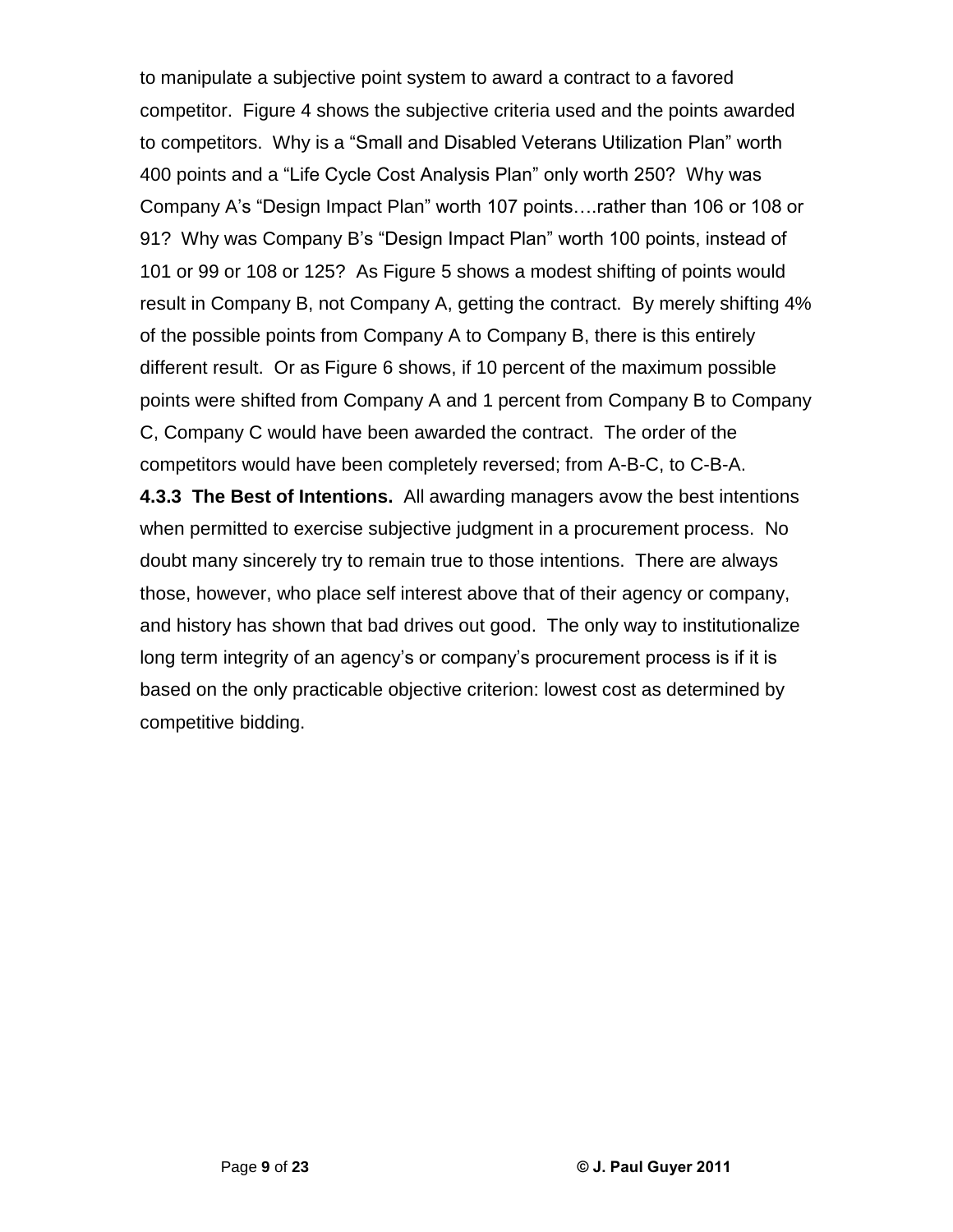| <b>EXAMPLE OF SUBJECTIVE CRITERIA:</b>                            | Used by the California Department of General Services (DGS) to<br><b>Evaluate Design-Build Contractors for a \$500 Million Office Complex</b>                                                                                                                                                                                                                           |                                 |
|-------------------------------------------------------------------|-------------------------------------------------------------------------------------------------------------------------------------------------------------------------------------------------------------------------------------------------------------------------------------------------------------------------------------------------------------------------|---------------------------------|
| Category                                                          | Criteria                                                                                                                                                                                                                                                                                                                                                                | <b>Maximum</b><br><b>Points</b> |
| <b>Management</b><br>Organization/<br>Communication/<br>Authority | Clarity and completeness in addressing roles, responsibilities, and<br>authorities of design/build (D/B) team. Addresses D/B expectations of<br>the state's project team. Effectiveness of proposed communications and<br>job procedures; electronic communications; job site communications,<br>meetings, conferences. Conflict/problem identification and resolution. | 45                              |
| <b>Design Schedule</b>                                            | Clarity and completeness of the proposed design schedule in defining<br>the overall approach of the design builder. Does the schedule<br>correspond to the major elements of the management plan as well as the<br>milestone schedule provided? Effectiveness of the recovery strategy.                                                                                 | 30                              |
| <b>Interaction of Project</b><br>Team                             | Demonstrates an understanding of the roles, responsibilities and<br>authorities of the project team. Identification of processes for exchange<br>of information, clarifications, and instructions. Proposed strategy for<br>promoting interaction and cooperation.                                                                                                      | 30                              |
| <b>Quality Assurance/</b><br><b>Quality Control Plan</b>          | Clarity and completeness. Proactive and comprehensive in defining<br>policy, procedures, goals and responsibilities. Assurances for quality<br>work. Effectiveness of QA/QC manager. Transition form criteria<br>documents to contract documents to construction.                                                                                                       | 30                              |
| <b>Safety Plan</b>                                                | Clarity and completeness of process and procedures for initiating,<br>maintaining, and supervising precautions and programs. Qualifications<br>and experience of designated safety officer. Coordination with the<br>[state's] requirements.                                                                                                                            | 30                              |
| <b>Waste Management Plan</b>                                      | Clarity and completeness. Conformance to diversion rate requirements.<br>Does the plan address plan distribution, site instructions, meetings,<br>separation facilities, handling procedures, etc.                                                                                                                                                                      | 45                              |
| <b>Building Performance</b><br>Plan                               | Clarity and completeness of process of identification, documentation and<br>tracking of performance objectives, diagnostics, maintenance and<br>training.                                                                                                                                                                                                               | 45                              |
| <b>Community Outreach</b>                                         | Clarity and effectiveness of process and procedures for on-going<br>neighborhood outreach. Conflict resolution and complaint handling<br>process. Proactive strategies. Procedures to minimize effects on<br>neighbors.                                                                                                                                                 | 15                              |
| Other factors deemed<br>relevant                                  |                                                                                                                                                                                                                                                                                                                                                                         | 6                               |
| <b>Total Points</b>                                               |                                                                                                                                                                                                                                                                                                                                                                         | 186                             |

### **FIGURE 3**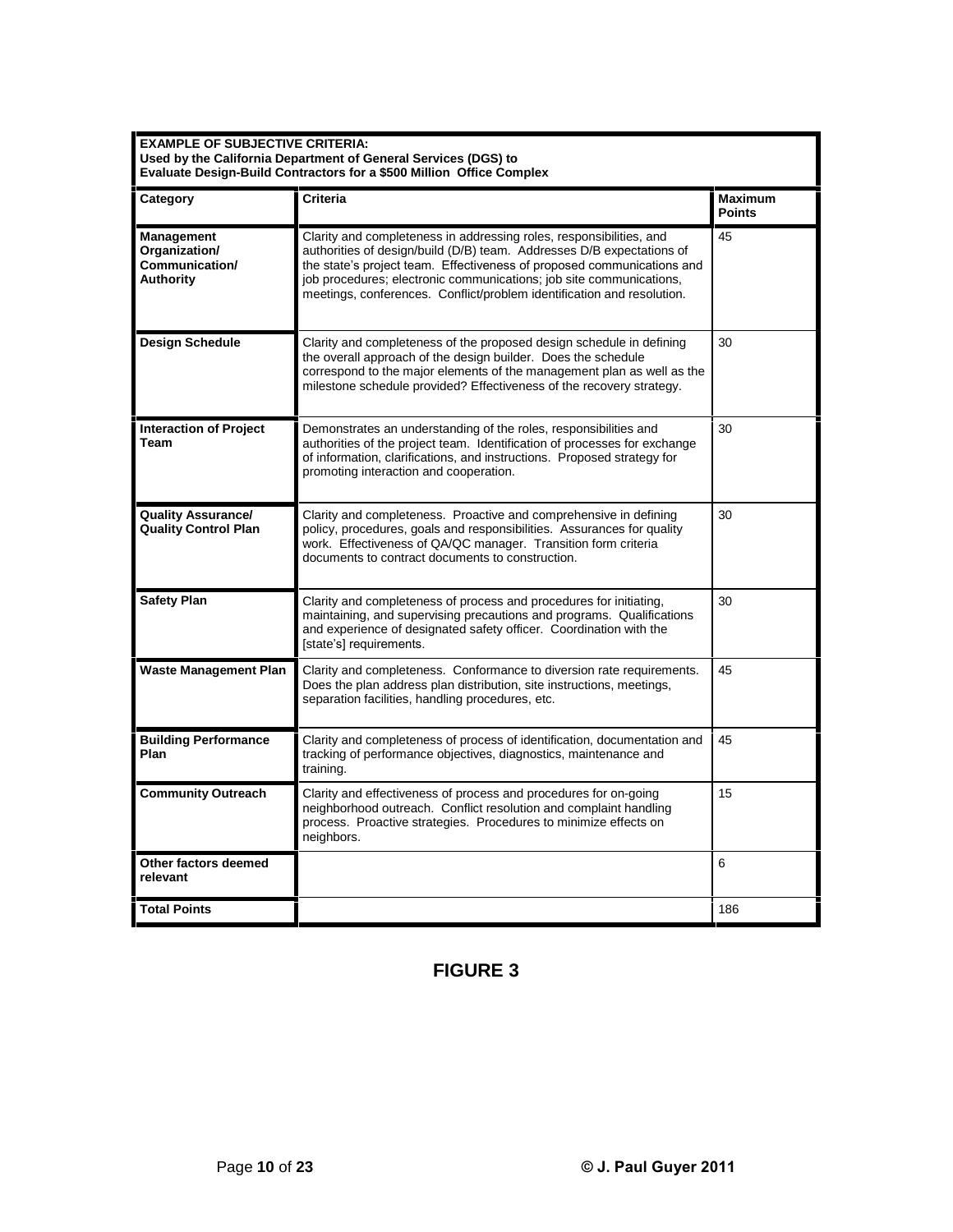| <b>EXAMPLE OF SUBJECTIVE CRITERIA:</b><br><b>California DGS Award of Points in Process of Selecting Design-Build</b><br><b>Contractor for \$126 Million Office Building</b> |                                                    |                  |                  |                  |
|-----------------------------------------------------------------------------------------------------------------------------------------------------------------------------|----------------------------------------------------|------------------|------------------|------------------|
| <b>Criteria</b>                                                                                                                                                             | <b>Maximum</b><br><b>Possible</b><br><b>Points</b> | <b>Company A</b> | <b>Company B</b> | <b>Company C</b> |
| <b>Designation</b><br>of Sub-<br><b>Contractors</b>                                                                                                                         | 400                                                | 262              | 297              | 189              |
| Design of<br><b>New Building</b>                                                                                                                                            | 1600                                               | 1229             | 868              | 938              |
| <b>Sustainable</b><br>Design and<br><b>Waste</b><br><b>Management</b><br>Plan                                                                                               | 500                                                | 313              | 252              | 176              |
| <b>Art in Public</b><br><b>Places</b>                                                                                                                                       | 400                                                | 331              | 240              | 301              |
| <b>Life Cycle</b><br><b>Cost</b><br><b>Analysis</b><br>Plan                                                                                                                 | 250                                                | 113              | 125              | 75               |
| Project<br><b>Management</b><br>Plan                                                                                                                                        | 1000                                               | 634              | 774              | 457              |
| <b>Small and</b><br><b>Disabled</b><br><b>Veterans</b><br><b>Utilization</b><br>Plan                                                                                        | 400                                                | 237              | 274              | 153              |
| Design<br><b>Impact Plan</b>                                                                                                                                                | 200                                                | 107              | 100              | 73               |
| <b>Totals</b>                                                                                                                                                               | 4750                                               | 3226             | 2930             | 2362             |

**FIGURE 4**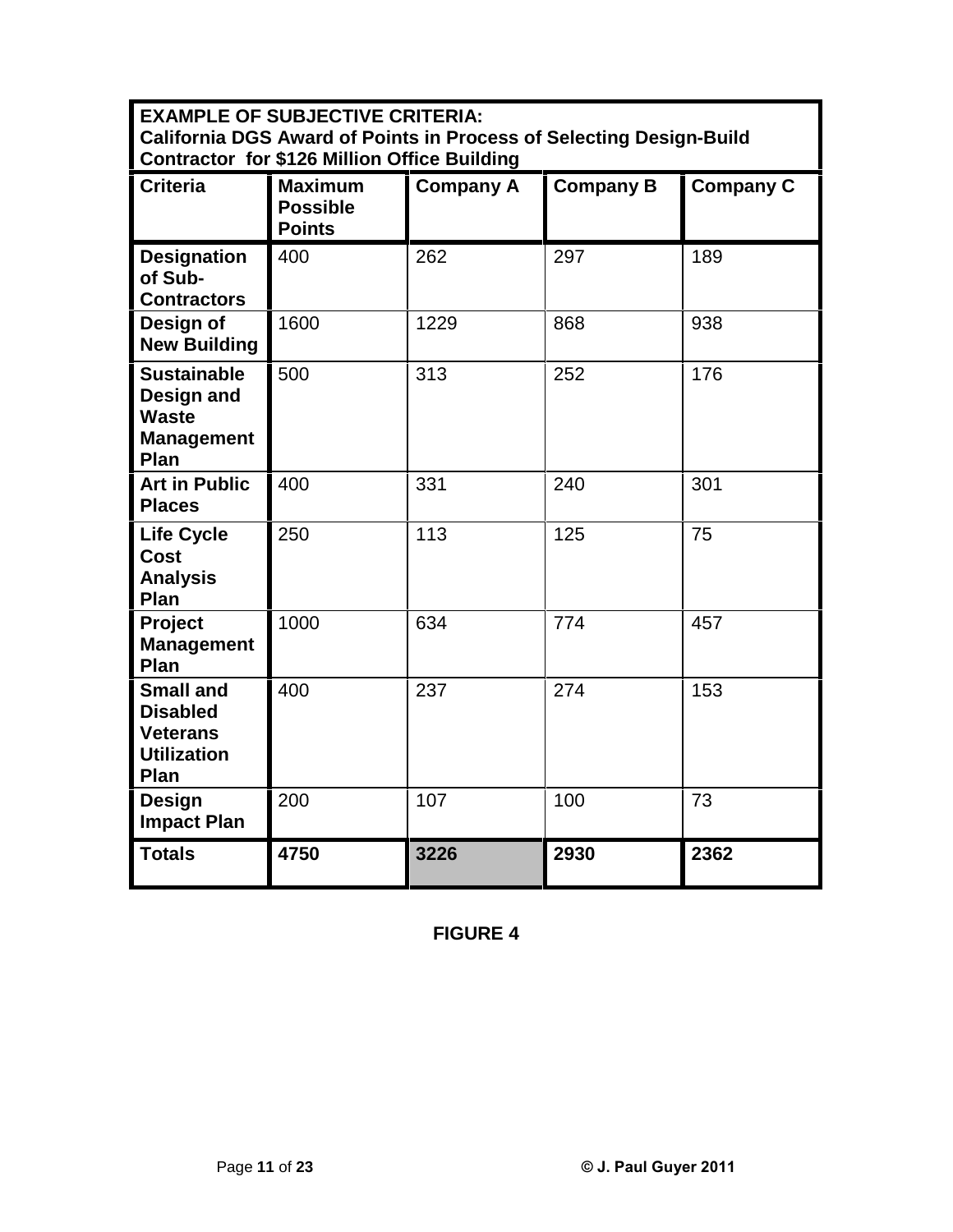**EXAMPLE OF SUBJECTIVE CRITERIA: \$126 Million Office Building forCaltrans Effect of Shifting 4 percent of Maximum Possible Points From Company A to Company B**

| <b>Criteria</b>                                                        | <b>Maximum</b><br><b>Possible</b><br><b>Points</b> | <b>Company A</b> | <b>Company B</b> | <b>Company C</b> |
|------------------------------------------------------------------------|----------------------------------------------------|------------------|------------------|------------------|
| Designation of<br>Sub-<br>Contractors                                  | 400                                                | 246              | 313              | 189              |
| Design of<br><b>New Building</b>                                       | 1600                                               | 1165             | 932              | 938              |
| Sustainable<br>Design and<br>Waste<br>Management<br>Plan               | 500                                                | 293              | 272              | 176              |
| Art in Public<br>Places                                                | 400                                                | 315              | 256              | 301              |
| Life Cycle<br><b>Cost Analysis</b><br>Plan                             | 250                                                | 103              | 135              | 75               |
| Project<br>Management<br>Plan                                          | 1000                                               | 594              | 814              | 457              |
| Small and<br><b>Disabled</b><br>Veterans<br><b>Utilization</b><br>Plan | 400                                                | 221              | 290              | 153              |
| Design Impact<br>Plan                                                  | 200                                                | 99               | 108              | 73               |
| <b>Totals</b>                                                          | 4750                                               | 3036             | 3120             | 2362             |

**FIGURE 5**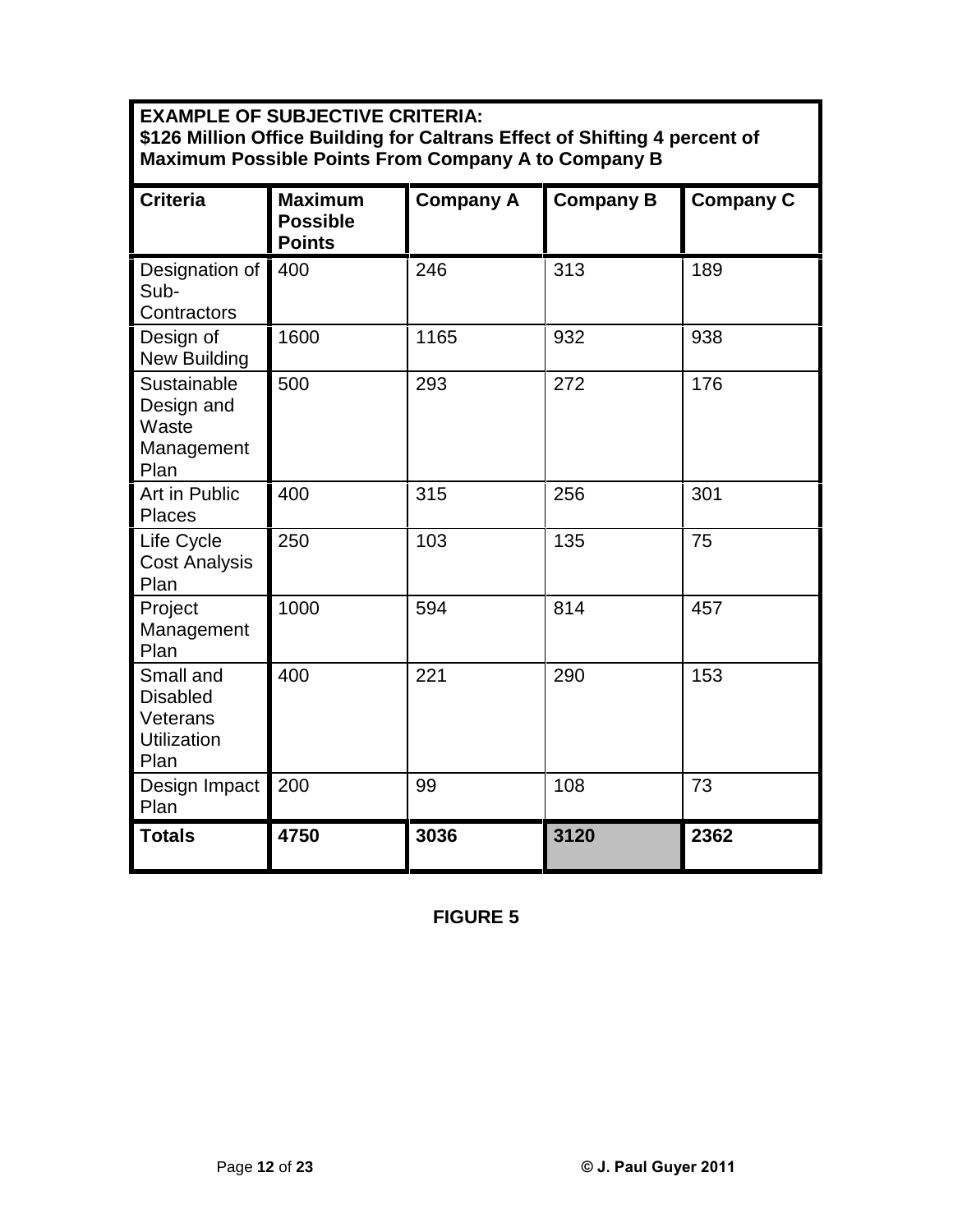**EXAMPLE OF SUBJECTIVE CRITERIA:**

**\$126 Million Office Building forCaltrans in Effect of Shifting 10 percent of Maximum Possible Points From Company A to Company C and 1 Percent from Company B to Company C**

| ,,,, vvpu<br>www.pang                                                  |                                                    |                  |                  |                  |
|------------------------------------------------------------------------|----------------------------------------------------|------------------|------------------|------------------|
| <b>Criteria</b>                                                        | <b>Maximum</b><br><b>Possible</b><br><b>Points</b> | <b>Company A</b> | <b>Company B</b> | <b>Company C</b> |
| Designation of<br>Sub-<br>Contractors                                  | 400                                                | 222              | 293              | 233              |
| Design of<br><b>New Building</b>                                       | 1600                                               | 1069             | 852              | 1114             |
| Sustainable<br>Design and<br>Waste<br>Management<br>Plan               | 500                                                | 263              | 247              | 231              |
| Art in Public<br><b>Places</b>                                         | 400                                                | 291              | 236              | 345              |
| Life Cycle<br><b>Cost Analysis</b><br>Plan                             | 250                                                | 88               | 123              | 103              |
| Project<br>Management<br>Plan                                          | 1000                                               | 534              | 764              | 567              |
| Small and<br><b>Disabled</b><br>Veterans<br><b>Utilization</b><br>Plan | 400                                                | 197              | 270              | 197              |
| Design Impact<br>Plan                                                  | 200                                                | 87               | 98               | 95               |
| <b>Totals</b>                                                          | 4750                                               | 2751             | 2883             | 2885             |

**FIGURE 6**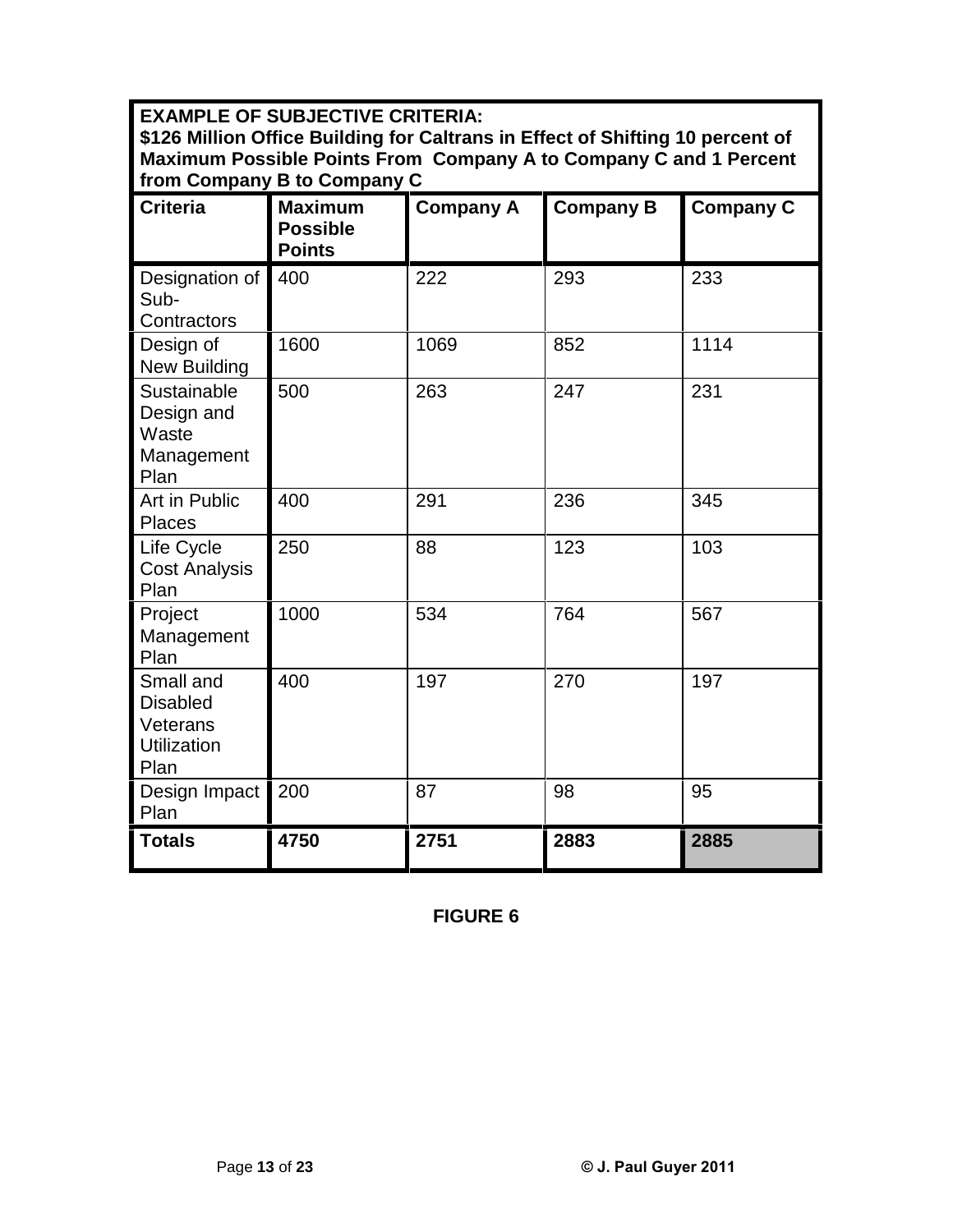### **5. ETHICAL ISSUES**

These are ethical issues raised when the design-build process is employed:

### **5.1 CONFLICTING OWNER AND GENERAL CONTRACTOR OBJECTIVES.**

In a typical design-build construction delivery process the engineer is being paid by a general contractor. The general contractor in many cases will have obtained the design-build contract by competitive bidding and is understandably concerned about reducing costs in order to maximize profit on the project. The general contractor reasonably will encourage those he has hired to work on the project, such as a professional engineer or a plumbing sub-contractor, to reduce costs as much as possible. This economic pressure with which the engineer is faced conflicts with the duty he would have under traditional design-bid-build to exercise his knowledge and skills to the benefit of the company/agency that will own the building (or other infrastructure project). This conflict does not occur with design-bid-build.

The ethical dilemma faced by the professional engineer in a design-build process is:

### **CONFLICTING OWNER AND GENERAL CONTRACTOR OBJECTIVES**

**Where is the dividing line between the engineerís responsibility to the economic interests of the general contractor and the cost, quality and serviceability interests of the building owner?**

**5.2 INTEGRITY OF PROCUREMENT PROCESS.** The integrity of the 5.2 INTEGRITY OF PROCUREMENT PROCESS. The integrity of the<br>procurement process is important when "playing with other peoples' money." The mand start in the content in the construction of the marging of the<br>procurement process is important when "playing with other peoples' money."<br>This is important in public agency procurement because it is taxpayers' mon that is being spent and taxpayers, it is fair to say, have generally not surrendered their money with a high degree of willingness. It is also important in the private sector where standard state state of willingness. It is also important in the private<br>sector where stockholders' money is spent and corporate management has a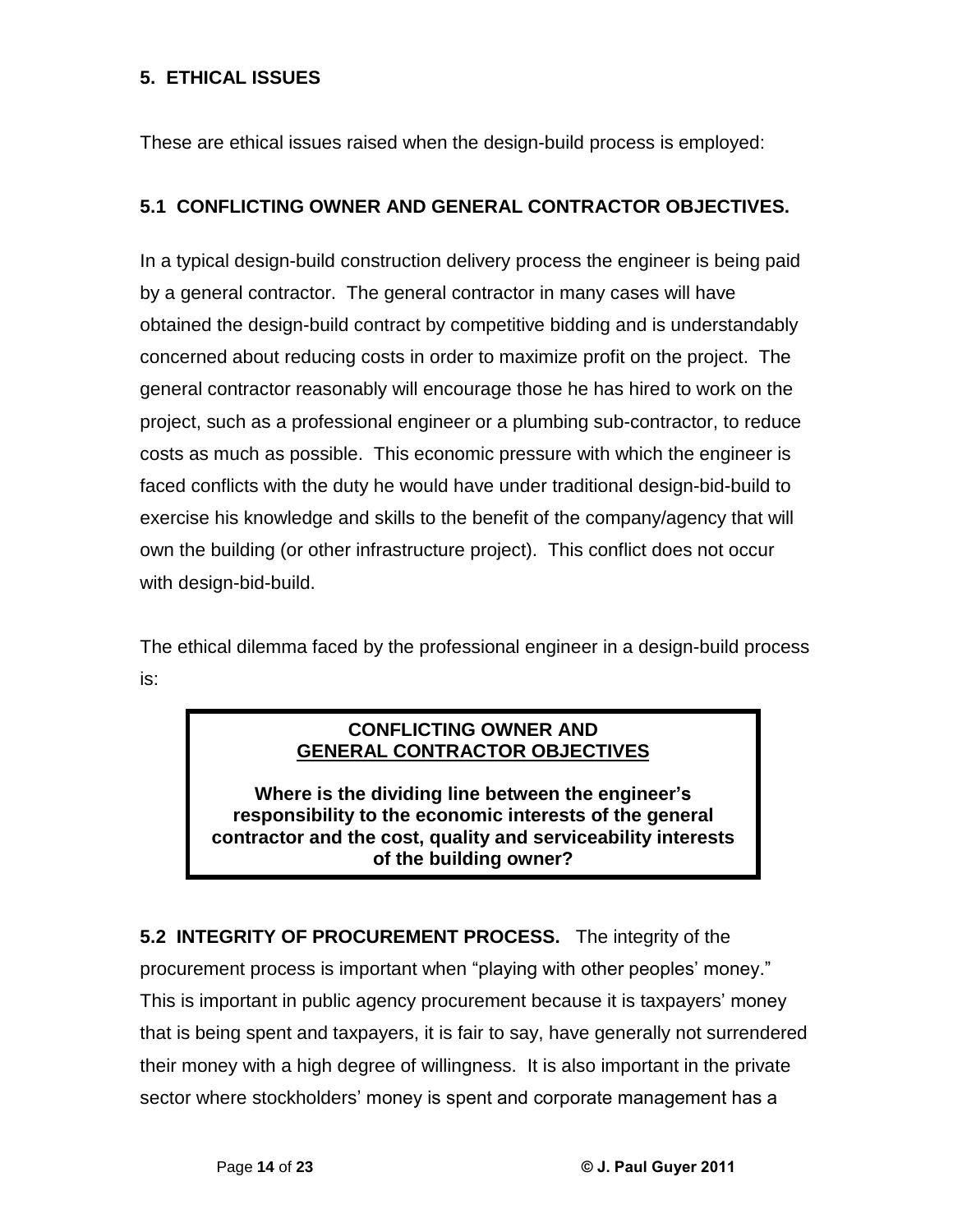duty to expend corporate funds wisely and without waste. The ethical issue this raises is:

### **INTEGRITY OF PROCUREMENT PROCESS**

**Design-build contracts should not be awarded based on subjective criteria that can be manipulated by managers in order to award contracts to inappropriately favored contractors.**

There is nothing inherent in the design-build construction delivery process that necessitates awarding design-build contracts based on subjective criteria. That the practice of doing so has developed and is widely employed is unfortunate. All of the real benefits of the design-build construction delivery process can be realized for the benefit of the owner using a construction procurement process that utilizes objective criteria for award of the design-build contract and thereby protects the integrity of the procurement process. This is true for both public agency and private sector contracts.

### **6. RESOLVING THE ETHICAL ISSUES**

### **6.1 CONFLICTING OWNER AND GENERAL CONTRACTOR OBJECTIVES.**

This is not an easy issue to resolve. The owner, whether a public agency or private company, rightly wants to obtain the highest quality facility at the lowest possible price. The general contractor, quite reasonably, wants to maximize his profit on a job. Under the traditional design-bid-build process the engineer was not caught between these conflicting objectives. The engineer was paid by the owner and the engineer exerted his best efforts on behalf of the owner and the engineer exerted his best efforts on behalf of the owner's interests. He did this by preparing working drawings and specifications that would provide the owner with a facility of the highest quality and serviceability with our the and the oyder-and them is and the highest quality and serviceability<br>within the owner's budget, and then undertook to assure that is what the owner receive precise and structure and control to the control of<br>within the owner's budget, and then undertook to<br>received by inspecting the contractor's work. received by inspecting the contractor's work.<br>Here, then, are some measures that are needed to rationalize the engineer's risk

engineers in their business practices but others will require efforts by<br>Page 15 of 23 **CAU** © J. Paul Guyer 2011 in a design-build construction delivery process. Some can be implemented by individual engineers in their business practices but others will require efforts by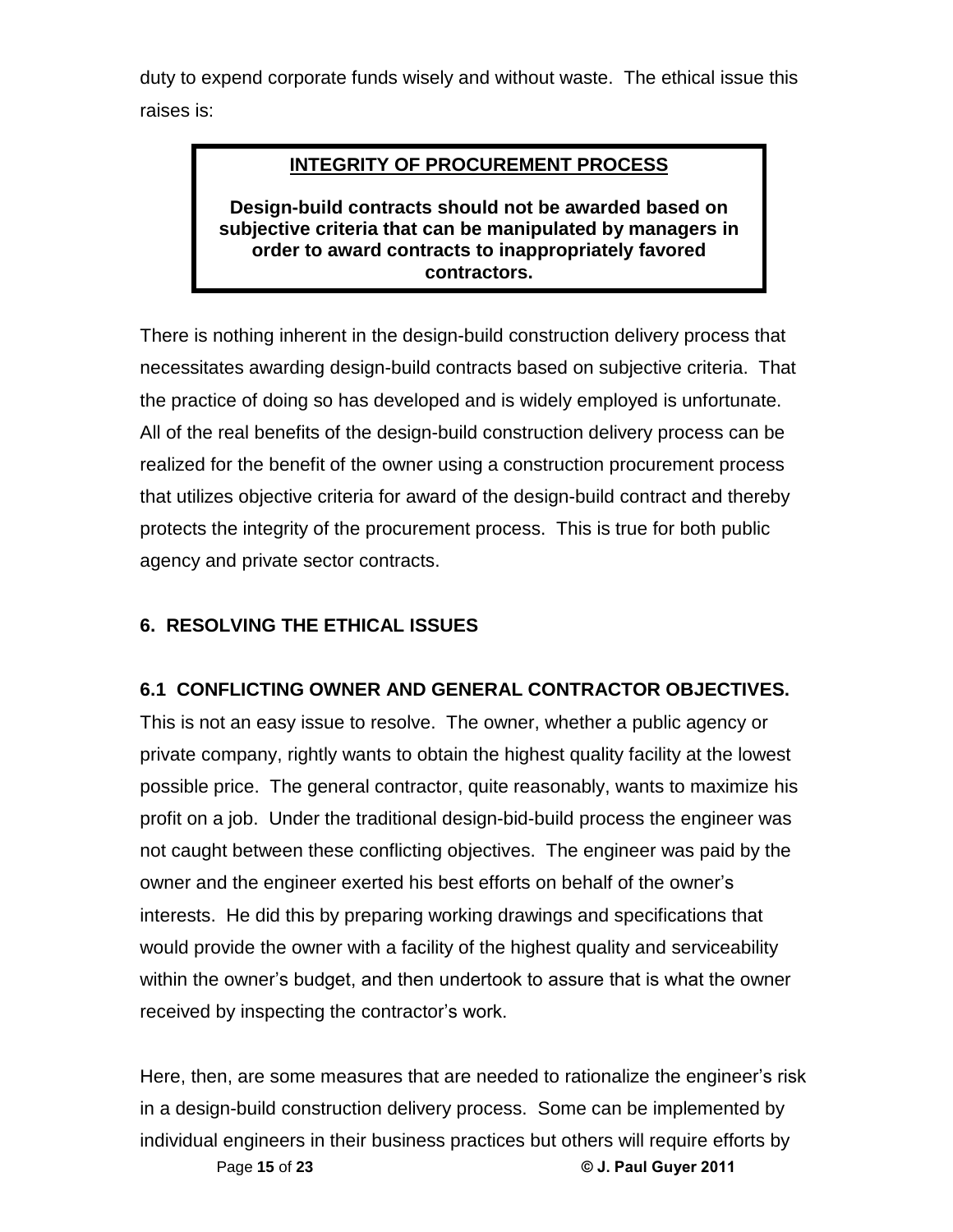engineering societies, including efforts to influence public policy makers to change existing laws, regulations, policies and practices.

**6.1.1 Recognize Engineer is Not Operating in a Professional Capacity.** Engineers, engineering societies, owners and the legal community need to recognize and accept that in a design-build construction delivery process the engineer is not operating in a "professional" capacity, that is, with ethical responsibilities to the owner and society at large. This professional burden has been imposed on engineers over decades with the active encouragement of engineering societies; as well as by the legal community in its efforts to spread the net of liability as broadly as possible. This burden cannot possibly be carried by the engineer in a design-build construction delivery process because his customer/employer is a general contractor. For economic reasons a general contractor may direct the engineer to employ design features that result in cost savings for the general contractor but may not be in the best interest of the owner and the public. A general contractor will also want to minimize his cost for an engineering sub-contractor and therefore be unwilling to pay the engineering sub-contractor for the additional engineering time needed to analyze and evaluate alternative design features in order to deliver an optimal facility in terms of quality and serviceability to the owner. The economic relationship in which the engineer is employed in the design-build construction delivery process makes it impossible for the engineer to fulfill lofty responsibilities to the owner and society when the general contractor directs to the contrary for economic reasons.

### **6.1.2 Engineerís Burden Limited to Safety and Technical Competence.**

Because of the economic relationships inherent in the design-build construction delivery process the engineer's responsibilities should be the same as those for<br>delivery process the engineer's responsibilities should be the same as those for any other sub-contractor: (a) to perform the work so the completed project is safe for use by the owner and the public, and (b) to perform the work in a technically competent manner. This standard should be enunciated by engineers in their contractual and employment agreements with clients and employers; by engineering societies in their pronouncements on responsibilities of engineers; by public agencies in their laws, regulations, policies and practices; and by the legal community in case law. Obtaining these pronouncements, of course, will be a hefty undertaking.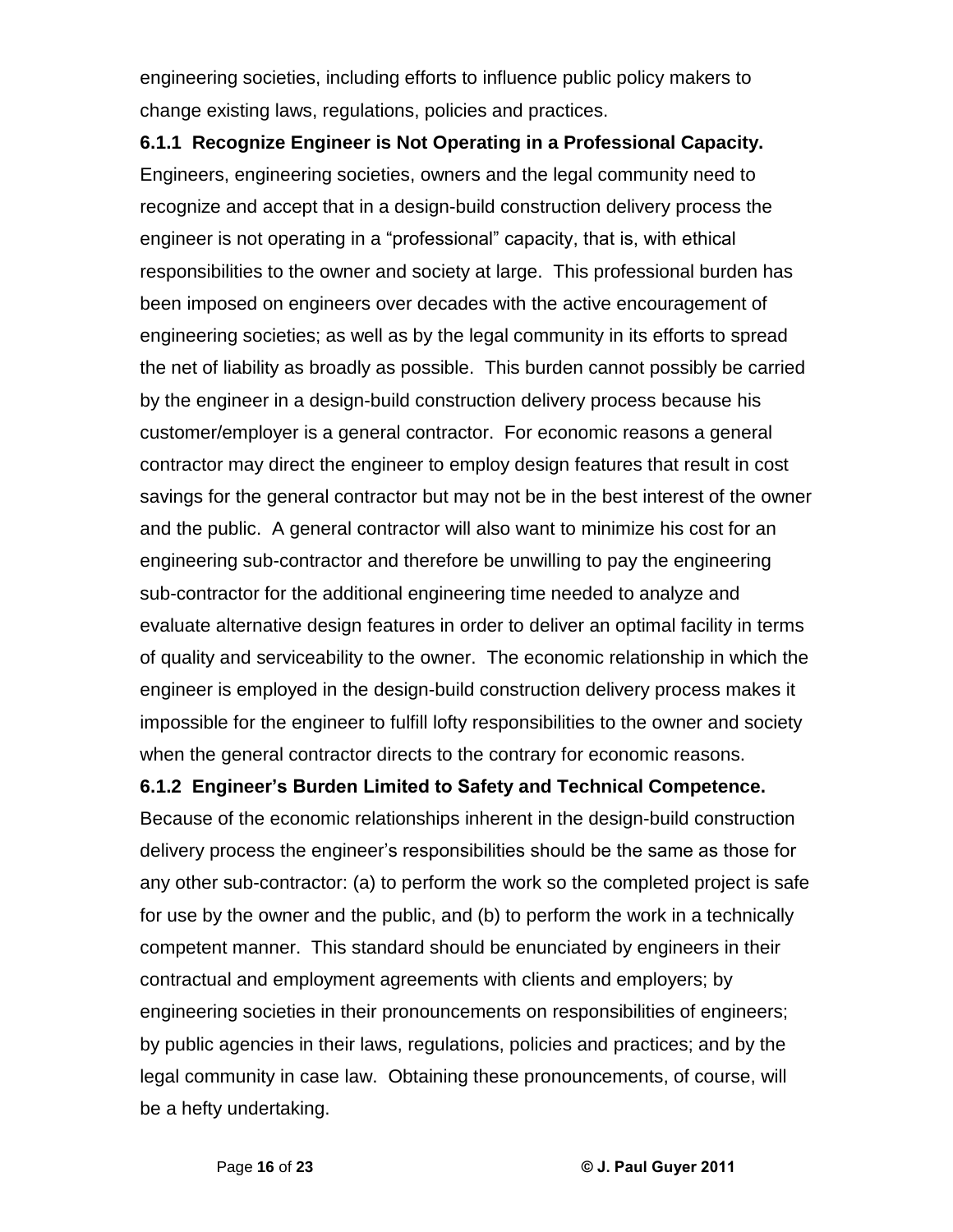**6.1.3 Utilize Hold-Harmless Provisions.** In the design-build construction delivery process the general contractor holds himself out as the master designer. With this assertion must come responsibility on the part of the general contractor. This is often not the case in practice on design-build projects. When things go awry on a project the frequent if not universal reaction of general contractors is to sawry on a project the frequent if not universal reaction of general contractors is to<br>say "I relied on the \_\_\_\_\_\_\_\_\_\_\_\_\_\_\_\_\_\_\_\_\_\_\_sub-contractor to do that work. He is say "I relied on the \_\_\_\_\_\_\_\_\_\_\_\_\_\_\_\_\_\_\_\_\_ sub-contractor to do that work. He is responsible for it and you must seek your relief from him." This is not an uncommon reaction when engineering issues are questioned. General contractors are known to attempt to avoid responsibility for design issues by alleging that they "relied on the engineer." This is unacceptable in a design-build construction delivery process. The engineer is only one of many participants in the design and construction activity and the engineer does not control the other participants. Only the general contractor controls all of the participants, and that is because they are sub-contractors to him and are paid by him. If general contractors are going to hold themselves out to the public as master designers and builders, they must accept the responsibility that comes with these assertions. To have a design-build construction delivery process that is reasonable, engineers need to employ "hold harmless" provisions in their contractual and employment agreements with general contractors that provide the general contractor will indemnify and hold harmless the engineer from all liability other than that for technical negligence. Corresponding provisions need to be incorporated into relevant law, regulations, policies and practices. Engineering societies need to incorporate such provisions into their standard contract documents for engineering services provided to a general contractor in a design-build environment.

Page **<sup>17</sup>** of **<sup>23</sup> © J. Paul Guyer <sup>2011</sup> 6.1.4 Restatements by Engineering Societies.** If this ethical issue is to be resolved in a fair and reasonable manner engineering societies must take the lead. In particular they need to restate their lofty statements of professional responsibility to recognize that in a typical design-build construction delivery process the engineer does not have the legal, economic and managerial tools to fulfill these commitments. Engineering societies have a responsibility to their members the engineer according the regal, coentring and managements to their<br>fulfill these commitments. Engineering societies have a responsibility to their<br>members to enunciate statements about their members' responsibili liabilities that are fair and reasonable to their members, as well as in the public interest.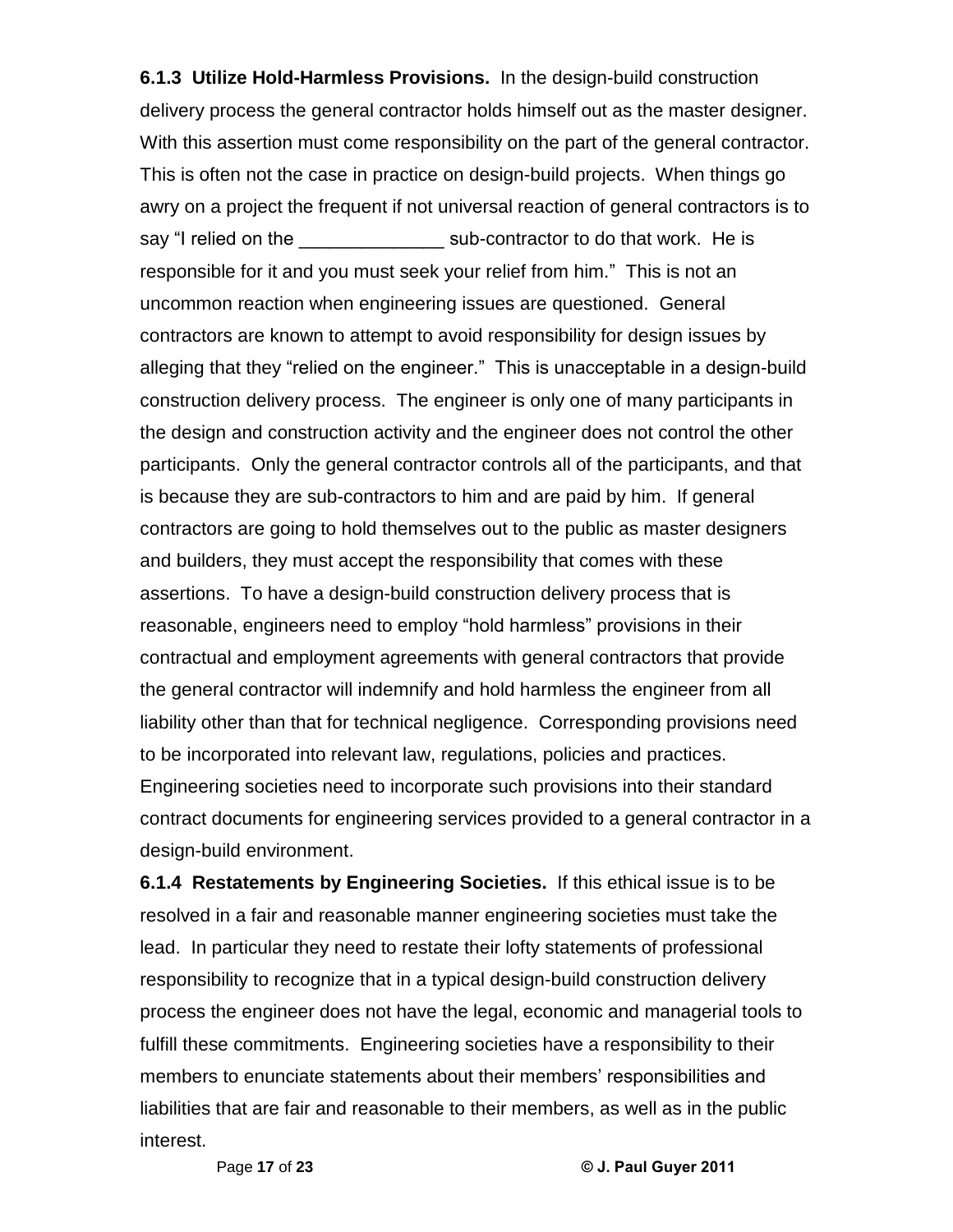**6.2 INTEGRITY OF PROCUREMENT PROCESS.** The integrity of procurement processes is of fundamental importance to public agencies because it is the taxpayers' money that is being spent. No one would argue publicly that government employees do not have a fiduciary responsibility to manage public funds in a prudent and ethical manner. Indeed, the same can be said of government emproyeed as not have a nation, y responsionly to manage pastite<br>funds in a prudent and ethical manner. Indeed, the same can be said of<br>managers employed by private corporations where stockholders' money is managed.

The issue of maintaining the integrity of procurement processes does not arise because of anything intrinsic to the design-build construction delivery process. The issue of integrity of construction *procurement* processes arises because proponents of design-build have found it convenient to define the design-build process as inherently requiring procurement processes based on subjective criteria. This is not surprising. Construction contractors have overwhelmingly been the advocates for the design-build process. From the inception of competitive bidding for construction contracts over a century ago, construction contractors have disliked if not detested it. Construction contractors much prefer to obtain work based on *subjective* criteria than the *objective* criterion of lowest cost to the owner. By bundling subjective procurement into the design-build concept, design-buildís proponents have been very successful in changing laws, regulations, policies and practices of public agencies and private companies to allow and even require use of the design-build process including procurement based on subjective criteria.

The use of subjective criteria to award design-build contracts is not in the public interest and, indeed, is not necessary. The benefits of the design-build construction delivery process (and there are some, although not nearly as significant as the "greatest-thing-since-sliced-bread" claims of its proponents) can be provided to public and private owners while maintaining the integrity of their procurement processes. There are two proven procurement processes that maintain the integrity of the procurement process and can be employed to award design-build contracts. These are: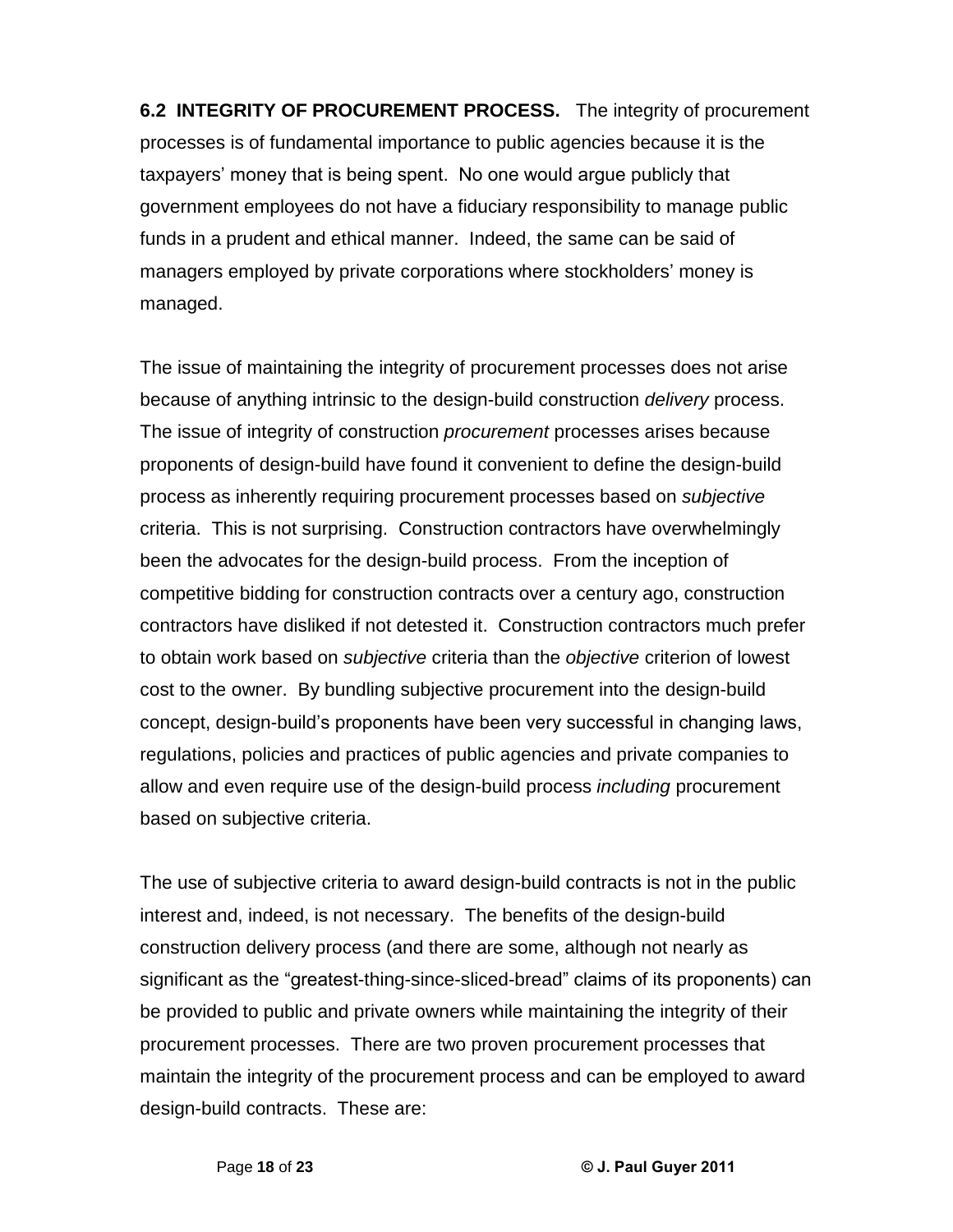**6.2.1 Two-Envelopes.** The two-envelopes procurement process is proven to be objective while still allowing competitors the flexibility which proponents of design-build claim is essential to its implementation. It has been used for decades by public agencies, most notably in defense industry procurements. It has rarely been used in construction procurement because of the proven efficacy of the traditional design-bid-build process. Here are its fundamental steps:

![](_page_19_Figure_1.jpeg)

### **TWO ENVELOPES FIGURE 7**

 **Statement of Needs.** The owner prepares a statement of what it requires **Statement of Needs.** The owner prepares a statement of what it requires<br>(i.e. "50,000 sf building, two stories", etc.). For a construction project this would typically consist of concept drawings (about 5%) and outline specifications.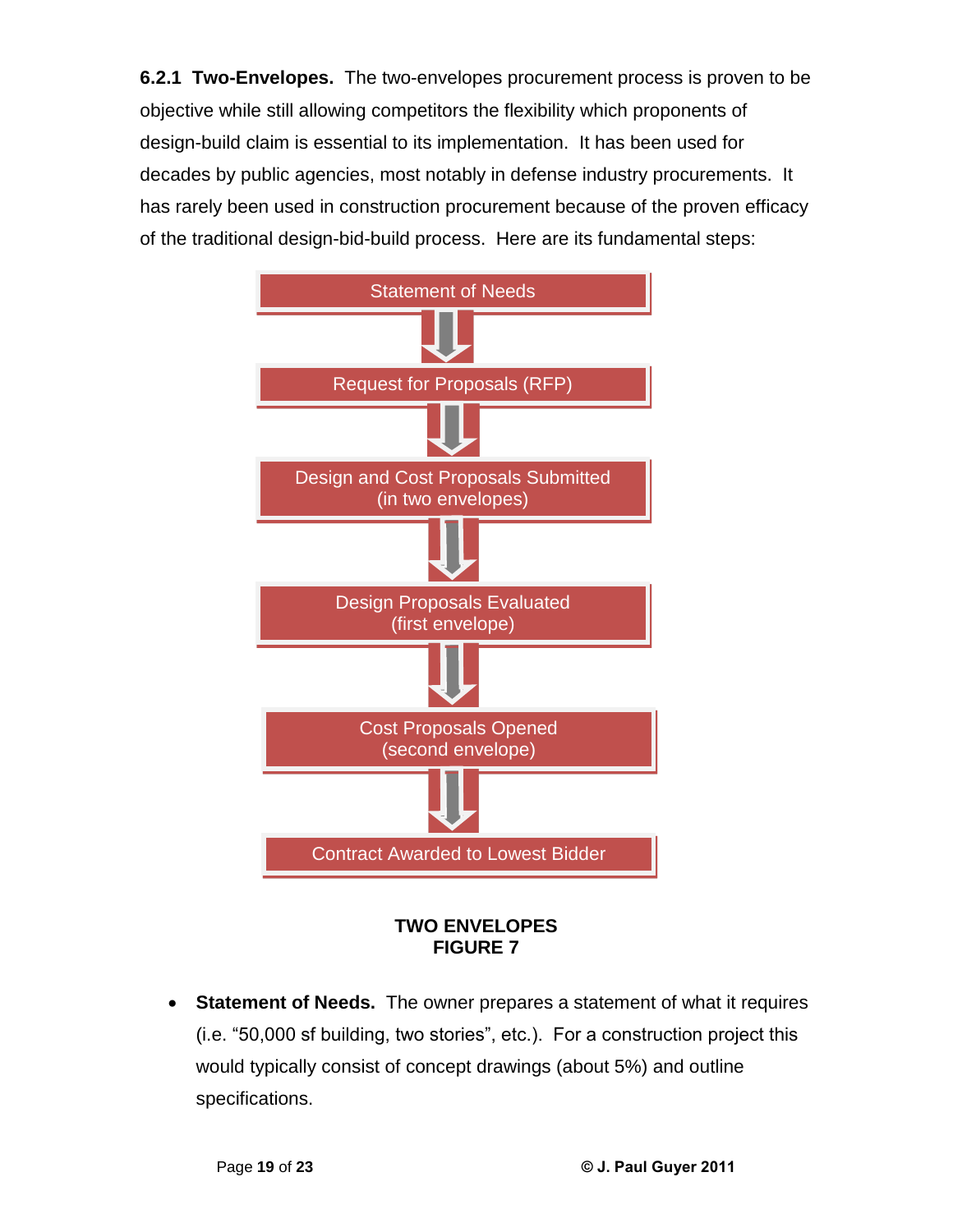- **Request for Proposals (RFP).** The owner issues an RFP for design and construction of the project. Design proposals to be submitted in one envelope and cost proposals in <sup>a</sup> second.
- Design and Cost Proposals Submitted. Competitors submit their<br>design proposals (i.e. "one proposes a steel frame, another concrete **Design and Cost Proposals Submitted.** Competitors submit their  $\bullet$ design proposals (i.e. "one proposes a steel frame, another concrete<br>masonry", etc.) in one envelope and their cost proposals in a second.
- **Design Proposals Evaluated.** The owner reviews all design proposals and approves all of those that satisfy its statement of needs.
- **Cost Proposals Opened.** The envelopes containing the costs proposals of all competitors whose design proposals were determined to satisfy the of all competitors whose design proposare<br>owner's state of needs are opened.
- **Contract Awarded to Lowest Bidder.** The contract is awarded to the lowest bidder whose design proposal was determined to satisfy the owner is not to a state of a<br>lowest bidder whose design prop<br>owner's statement of needs.

This construction procurement process allows for the design flexibility that is purported to be a great advantage of the design-build construction delivery process, while at the same time maintaining the integrity of the procurement process. Competitors are allowed flexibility in their design proposals and the ownerís managers are allowed flexibility in preparation of the statement of needs and evaluation of design proposals. The integrity of the procurement process is maintained because the final decision as to which competitor will be awarded the design-build contract is based on the objective criterion of lowest cost.

Page **<sup>20</sup>** of **<sup>23</sup> © J. Paul Guyer <sup>2011</sup> 6.2.2 Construction Management, with competitive bidding of trade sub contracts.** "Construction management" is a widely used construction delivery process, however it can be employed in different ways, which may act either to the benefit or detriment of the owner. For example, the construction manager may have committed to a fixed price or budget, competitively bib the trade sub contracts, and the cost savings resulting from competitive bidding of the trade sub-contracts accrues to the construction manager rather than the owner. Construction management can, however, be employed in a process wherein the benefits of competitive bidding accrue to the owner. Here are its fundamental steps: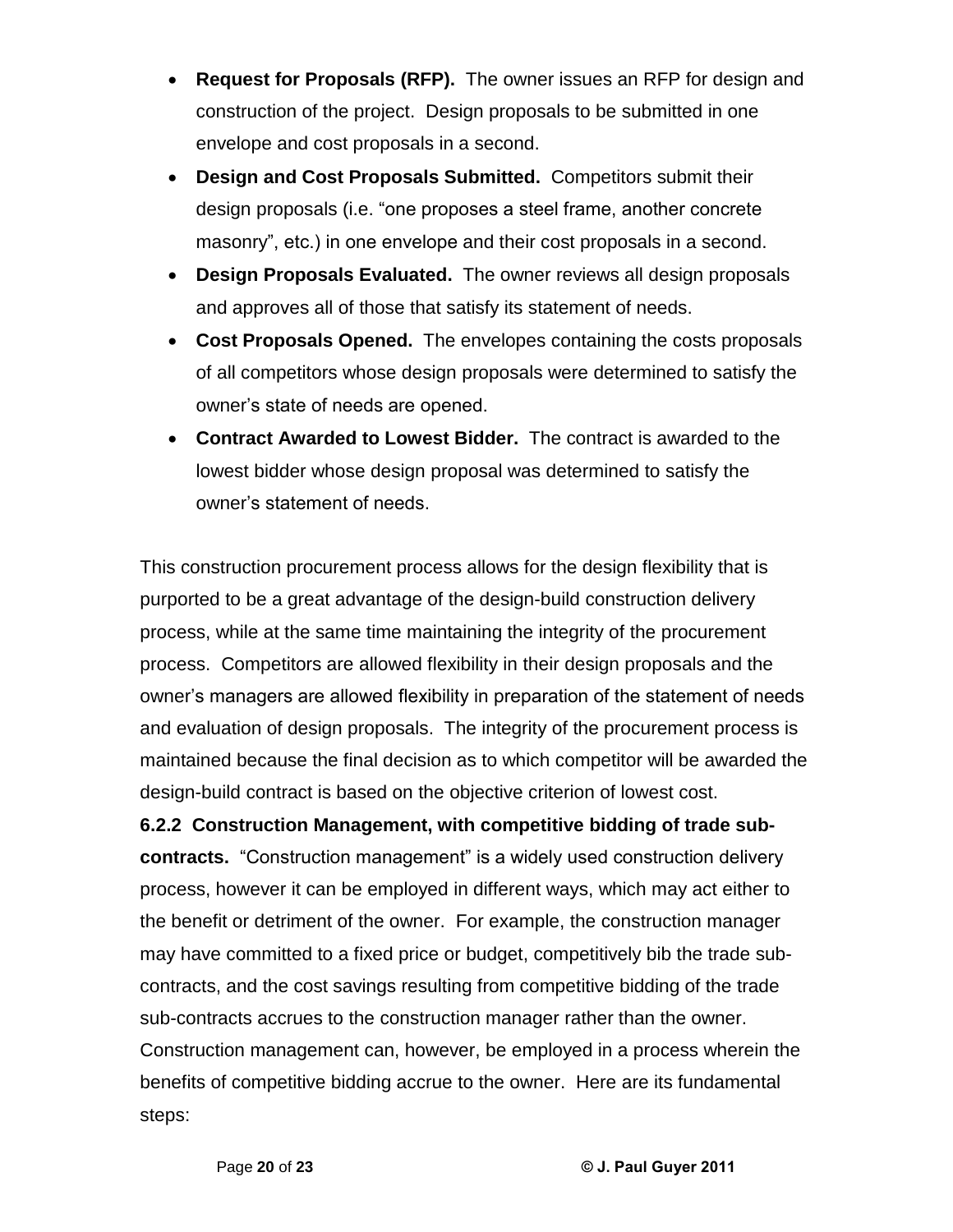![](_page_21_Figure_0.jpeg)

### **CONSTRUCTION MANAGEMENT With competitive bidding of trade sub-contracts FIGURE 8**

 **Request for Qualifications (RFQ).** The owner issues an RFQ for construction management services, to include engineering services.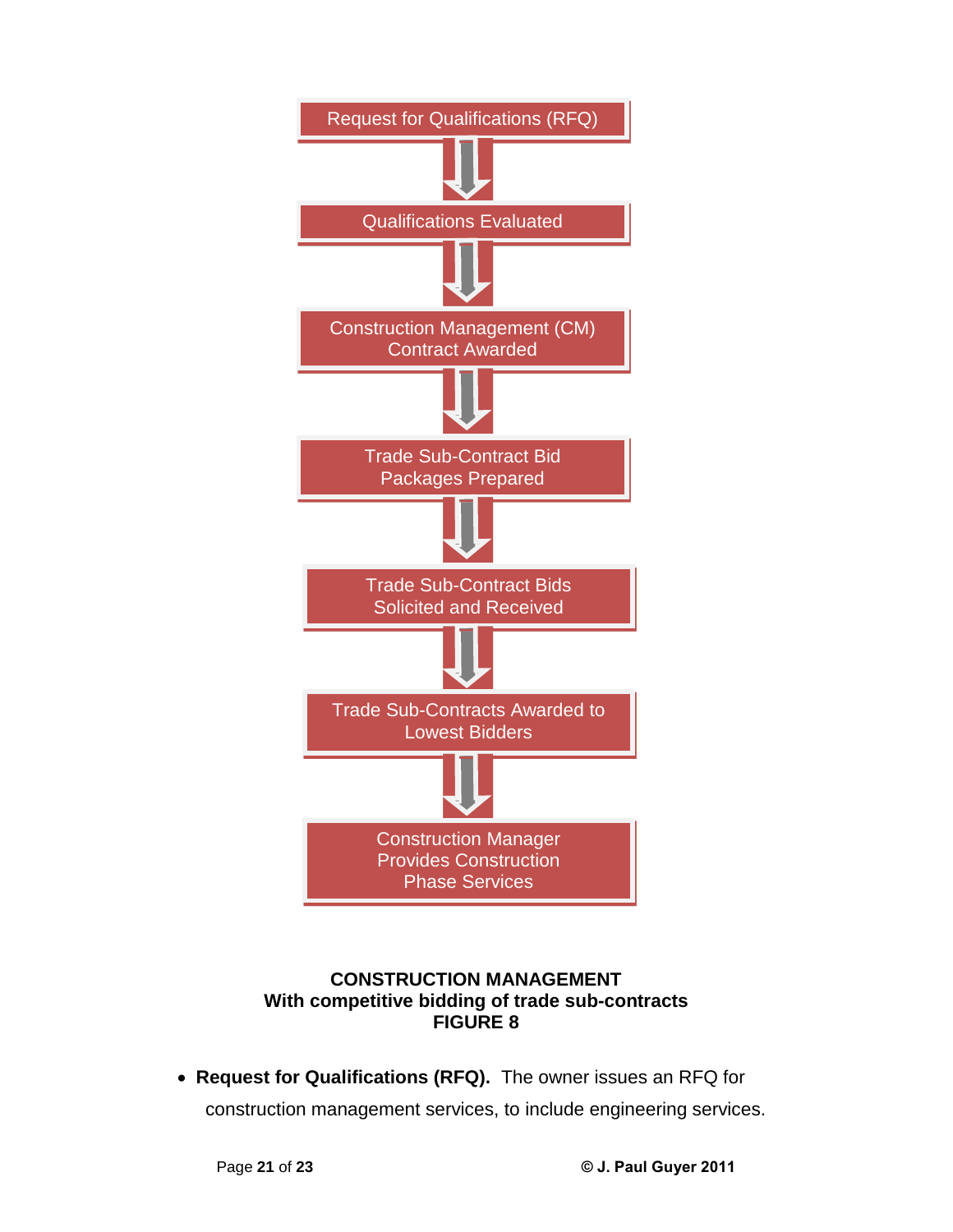- **Qualifications Evaluated.** The owner evaluates statements of qualifications (SOQ) based on subjective criteria such as qualifications and experience.
- **Construction Management (CM) Contract Awarded.** Based on its subjective evaluation, the owner awards the construction management contract to the competitor it deems best qualified and most experienced. The construction management contract includes engineering services. CM fee is negotiated (usually fixed price, but can be time-and-materials).
- **Trade Sub-Contract Bid Packages Prepared.** Under the non-technical direction of the owner, bid packages are prepared by the construction manager. Examples of trade sub-contracts would be "structural steel fabrication and erection", "plumbing", "interior electrical work" etc. Bid packages consist of definitive working drawings and specifications.
- **Trade Sub-Contract Bids Solicited and Received.** Trade bidders submit bids for trade sub-contracts.
- **Trade Sub-Contracts Awarded to Lowest Bidders.** Trade sub contracts are awarded to lowest bidders. Cost benefit of the competitive bidding flows to the owner, not the construction manager, because constance are attacted to tenderer stateter soon sensitive and or<br>bidding flows to the owner, not the construction manager, beca<br>construction manager's compensation is a negotiated fee.
- **Construction Manager Provides Construction Phase Services.** The construction manager provides construction phase services such as scheduling; processing submittals, change orders and requests-forinformation; inspection; and payment processing.

Page **<sup>22</sup>** of **<sup>23</sup> © J. Paul Guyer <sup>2011</sup>** This construction procurement process allows a somewhat larger percentage of the total project cost to be awarded based on subjective criteria, but the largest portion is procured using the objective criterion of lowest cost based on competitive bidding. For example, in a traditional design-bid-build process about 5 to 10 percent of the project cost is awarded to an engineering firm based on subjective criteria such as experience and qualifications and the remaining 90 to 95 percent is procured based on the objective criterion of lowest cost based on competitive bidding. With the construction management (with competitive bidding of trade sub-contracts) process about 15 to 25 percent of the project cost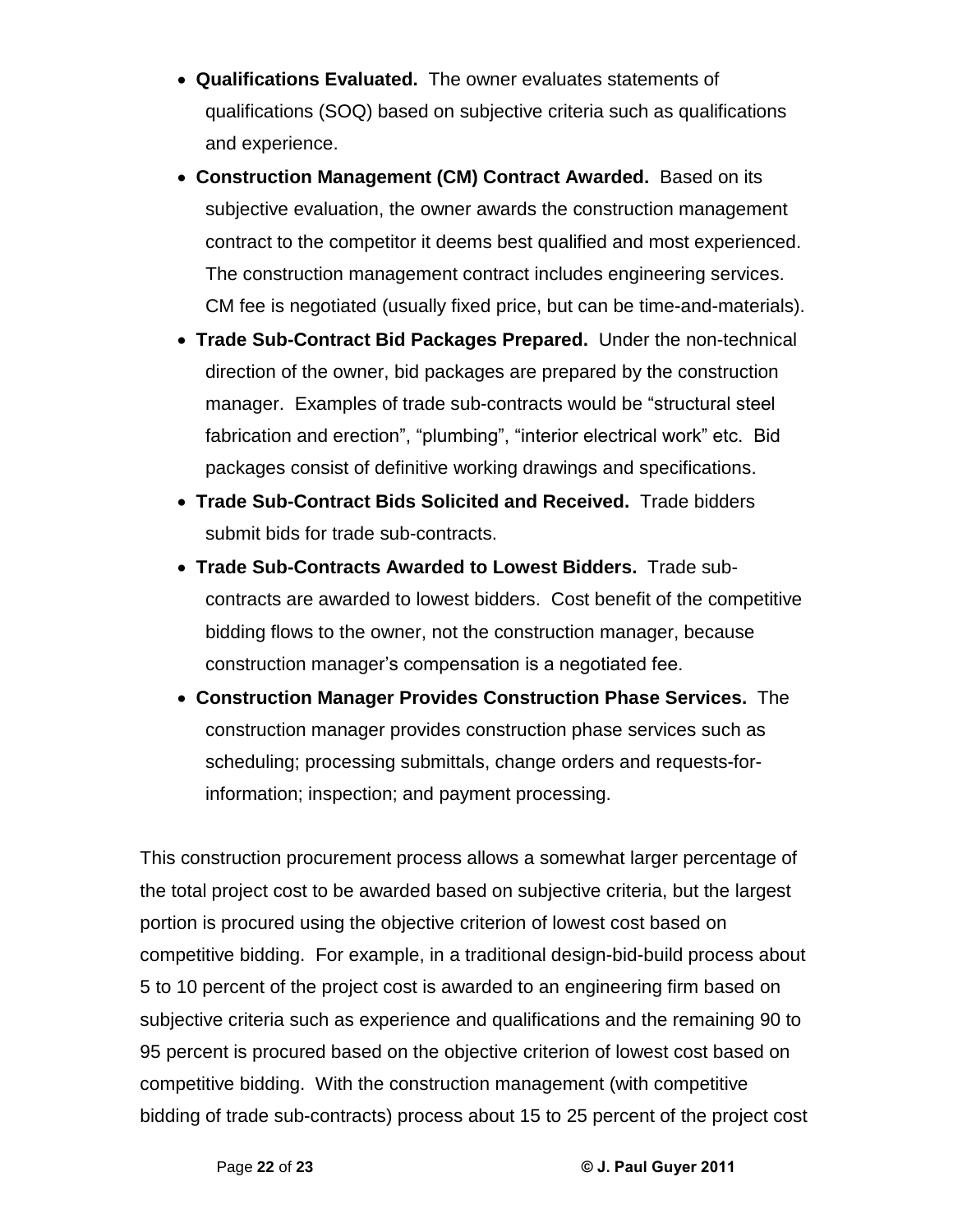is awarded to a construction management firm based on subjective criteria such as experience and qualifications and the remaining 75 to 85 percent is procured based on the objective criterion of lowest cost based on competitive bidding. Allowing this increased project cost to be awarded based on subjective criteria is a reasonable compromise to obtain the benefits of the design-build construction delivery process, some of which are realistic.

### **7. THE ROAD FORWARD**

Addressing these issues will not be easy because it requires adjustments in laws, regulations, policies and practices in the public (and to a lesser extent, private) sector. The forces that will oppose changes have proven to be very effective in the public policy arena, have very significant vested interests in maintaining the design-build status quo, and engineers have a long history of non-existent or at best ineffectual involvement in shaping public policy. Left unchanged, the probable course of events will be the same as that which led to adoption of competitive bidding as the law-of-the-land over century ago. Corruption in award of public (and private) contracts can be concealed from the public for only so long. Sooner or later it comes to light. And when it does the public will demand re-institution of competitive bidding in public agency (and to a lesser extent, private company) procurements and design-bid-build will again be the law-of-theland.

Those who believe the design-build construction *delivery* process has merit would be wise to move for laws, regulations, policies and practices that institutionalize design-build construction procurement processes that are based on the objective criterion of lowest cost based on competitive bidding, such as the two suggested here. Otherwise the public is going to throw out the design build construction delivery process in the component straining, such as<br>the two suggested here. Otherwise the public is going to throw out the design-<br>build construction delivery process "baby" along with the current desig construction delivery process "baby" along with the current design-build<br>build construction delivery process "baby" along with the current design-build<br>construction procurement "bath water" of awarding contracts based on s criteria.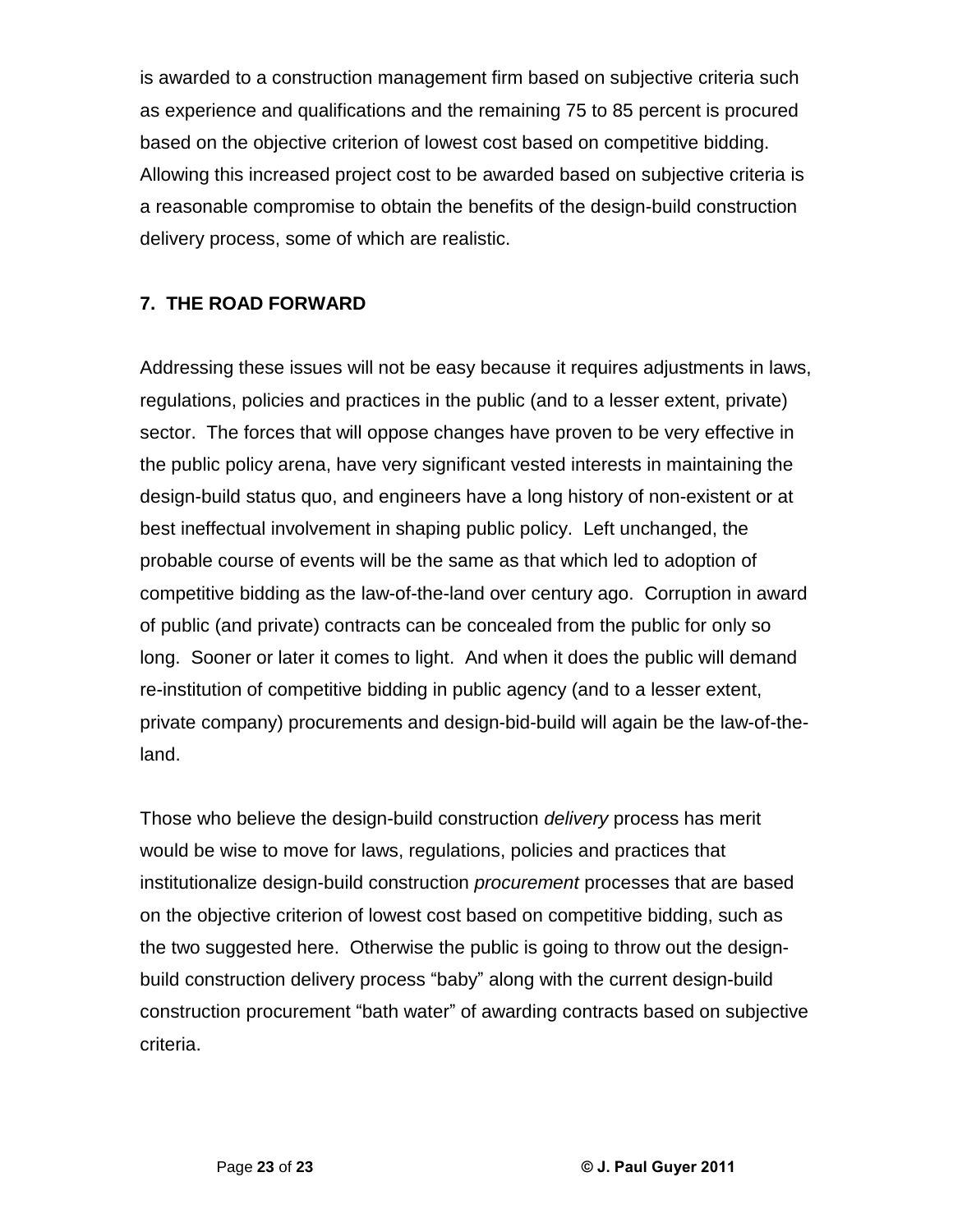# **QUIZ**

# **ETHICAL ISSUES IN DESIGN-BUILD**

1. A construction delivery process and a construction procurement process are two separate processes.

- a. True
- b. False

2. A construction procurement process defines (a) the contractual relationships between participants in the project and (b) the authorities, processes and reporting relationships for the project.

- a. True
- b. False

3. A construction delivery process defines \_\_\_\_\_\_\_\_\_\_\_\_\_\_\_\_\_\_\_\_\_\_\_\_\_\_\_\_\_.

- a. contractual relationships between participants in the project
- b. authorities, processes and reporting relationships
- c. both of the above
- d. neither of the above

4. A construction procurement process defines the \_\_\_\_\_\_\_\_\_\_\_\_\_\_\_\_\_\_\_\_\_\_\_\_\_\_\_\_\_.

- a. criteria for award of a contract
- b. process for award of a contract
- c. both of the above
- d. neither of the above

### 5. Which of the following is not a subjective criterion for award of a design-build contract?

- a. Personal relationships
- b. Political patronage
- c. Qualifications and experience
- d. Best value
- e. Cost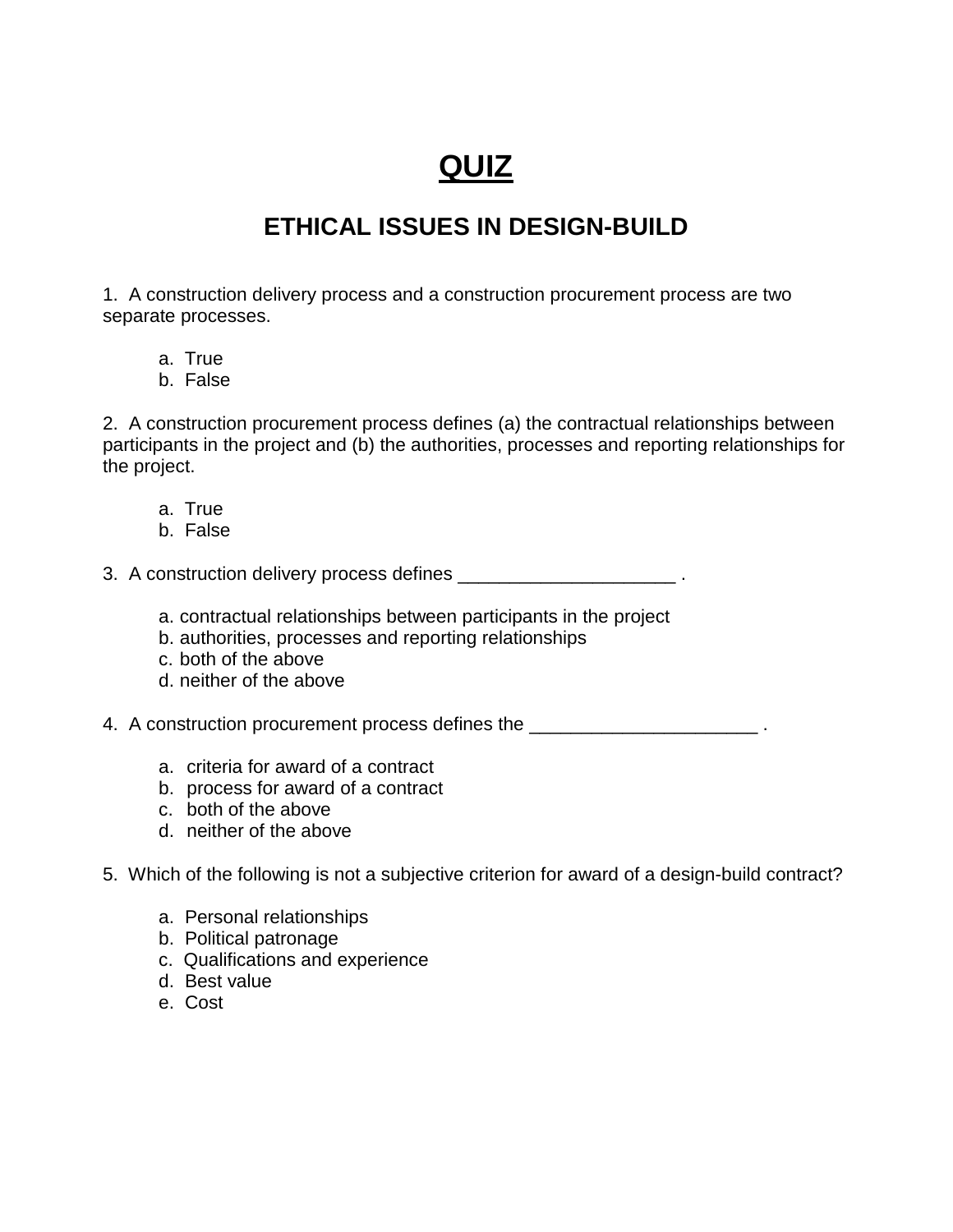6. Subjective criteria are susceptible to manipulation in order to deliver a public agency contract to an inappropriately favored contractor.

a. True

b. False

7. Having a public agency's contract award panel reduce their evaluation of competitors proposals to point scores for each subjective criteria is a good way to prevent the panel from manipulating the process to deliver the contract to a politically well-connected competitor.

- a. True
- b. False

8. "Two Envelopes" is not a proven procurement process for public agencies.

- a. True
- b. False

9. In the Two Envelopes Process the Cost Proposals are opened first, then the Technical Proposals of the three lowest bidders are opened, and the contract is awarded to the competitor who makes the most effective presentation.

- a. True
- b. False

10. The only practicable objective criterion for award of a contract is \_\_\_\_\_\_\_\_\_\_\_\_\_ .

- a. cost
- b. experience
- c. qualifications
- d. best value

11. In the Construction Management Process the Construction Management and Architectural Engineering contracts are competitively bid separately.

- a. True
- b. False

12. In the Two Envelopes Process there is some subjectivity in the procurement process, but the ultimate award decision is made based on the objective criterion of lowest cost.

- a. True
- b. False